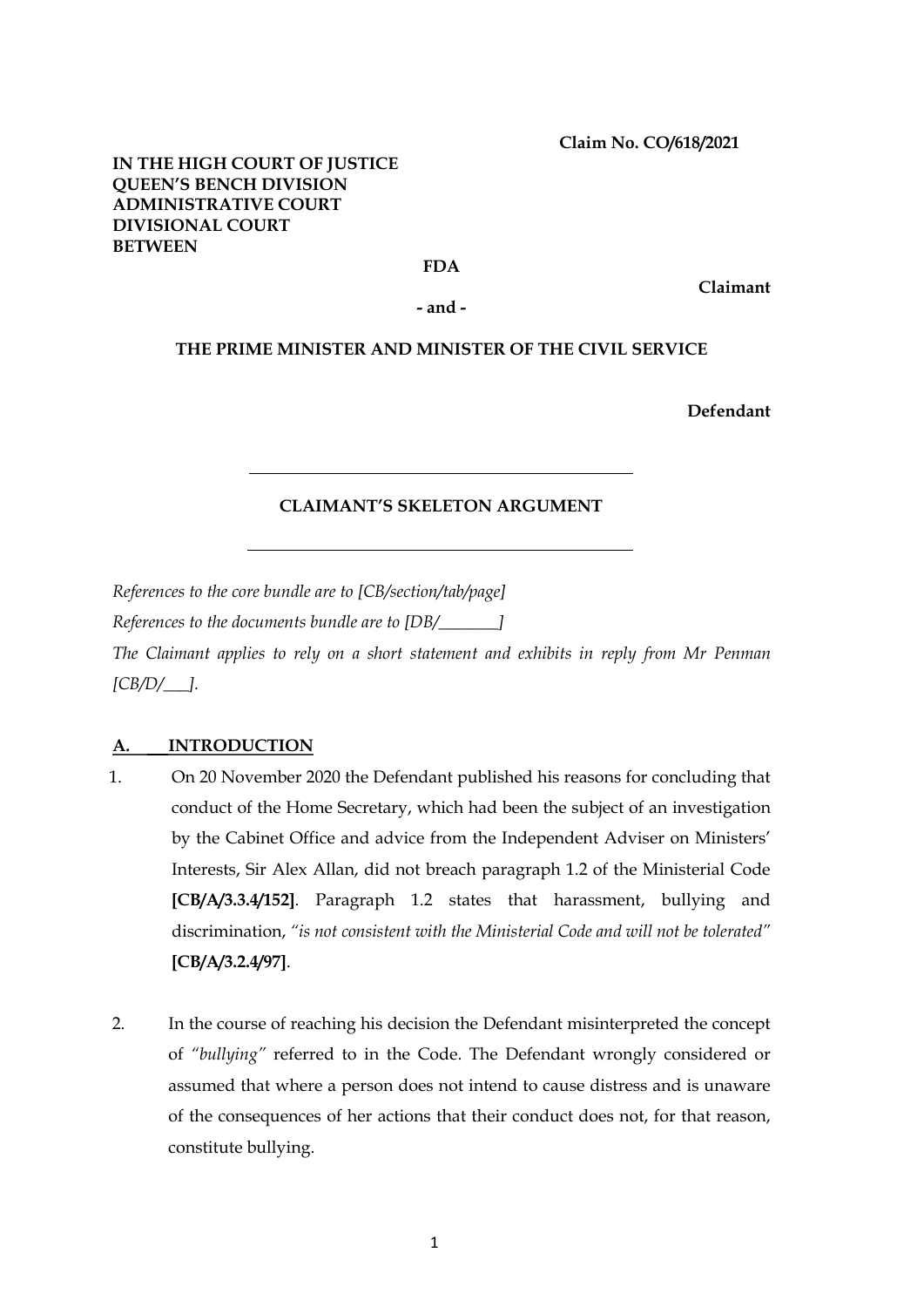- 3. This interpretation of the concept of bullying is inconsistent with the meaning of the Code. In common with the terms *"harassing"* or *"discriminating behaviour"* in paragraph 1.2, the term *"bullying"* in the Code derives its meaning from standards external to the Code, in particular the Government's own zerotolerance policy on bullying in the Government workplace. The Prime Minister's interpretation departs—and departs in a fundamental respect—from the Government's own policy (see e.g. Civil Service HR, *Gateway Guide* (2017) **[\_\_\_]**  (c.2018) **[\_\_\_]**). Conduct which otherwise amounts to bullying does not cease to be so just because it is not intentional or its negative impacts inadvertent: *"[b]ullying is not about whether the perpetrator of the acts intended them or not, but about the impact on the recipient and how it makes them feel."* (*HO Definitions of Bullying, harassment and discrimination (BHD) and victimisation* **[\_\_\_]**).
- 4. The workplace policies applicable to civil servants assure them that the Government, *"does not tolerate"* bullying, harassment or discrimination in *"any form"* or *"from any source"* (including from Ministers). Civil servants are encouraged to take the often very difficult step of speaking up when they witness such conduct (e.g. the model policy of Civil Service HR ("CSHR"), *Dispute Resolution Policy and Procedures* §4-§5 **[\_\_\_];** Home Office, *HR Policy and Guidance, GRP* **[\_\_\_\_]**).
- 5. Sir Alex Allan in his report to the Defendant referred to the definition of bullying adopted by the civil service and noted that it would cover intimidating or insulting behaviour that makes an individual feel uncomfortable, frightened, less respected or put down **[CB/A/3.3.3/150]**. He applied this definition. Without questioning that reasoning and without any explanation, the Defendant departed from the civil service definition. In so doing he misdirected himself as to the objective meaning of the Ministerial Code.
- 6. The Court is therefore asked to declare that the Prime Minister misinterpreted and/or misapplied paragraph 1.2 of the Ministerial Code. The court is not asked by this judicial review to express any view on whether the Home Secretary committed the actions alleged against her or the sanctions, if any, that should follow from her actions.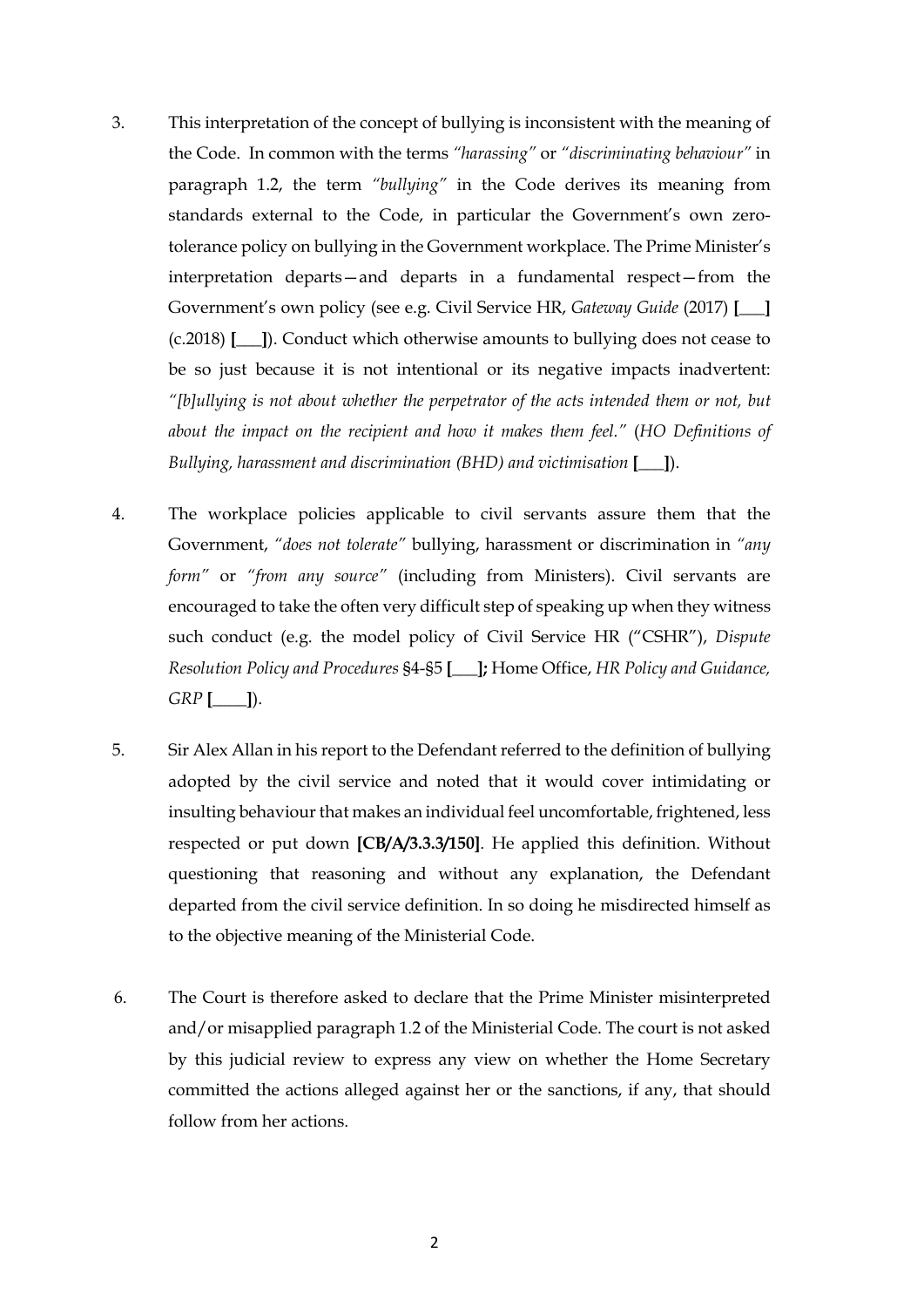#### **B. THE CLAIMANT**

- 11. The Claimant was founded in 1919 and is a trade union dedicated to representing managers and professionals in public service. It has approximately 18,000 members. Historically, it has represented the senior civil service, but its membership today covers a broad spectrum from Higher Executive Officers through to Permanent Secretaries working in government departments and agencies. It is a non-political union and rarely engages in litigation.
- 12. As a trade union, the Claimant's principal purposes by statute include regulating the relations between members and their employer: Trade Union and Labour Relations (Consolidation) Act 1992, section 1. To that end, the Claimant's Rules provide that it will (i) regulate relations between its members and their employers and (ii) protect, promote and represent the interests of its members, in particular as regards to their careers and conditions of service and in matters of common concern (rule 3 **[CB/A/3.4.4/191]**).
- 14. As explained in the witness statement of David Penman at paragraphs §72-§76 **[CB/A/3.5.1/215-216]**, the Claimant is concerned about significant implications if the Ministerial Code means that it only protects civil servants from bullying if that conduct is accompanied by an awareness or intention on the part of the Minister of the harmful consequences of their conduct.
- 15. This would result in double standards, with Ministers being subject to different, more lenient, standards than those which apply to civil servants. It would fail to uphold the assurance given to all civil servants that in the Government workplace bullying in any form will not be tolerated from any source.
- 15. The Claimant is also concerned that it would also give rise to difficulties for its members who are required to carry out disciplinary or grievance procedures in respect of complaints of bullying made against other civil servants. Any civil servant who is subject to disciplinary action as a result of bullying of subordinates when they did not intend to cause upset or were unaware of the impact of their actions will justifiably feel that they are not being subjected to the same standards.
- 16. Moreover, several of the Claimant's members were directly involved in the investigation concerning the Home Secretary and had raised concerns and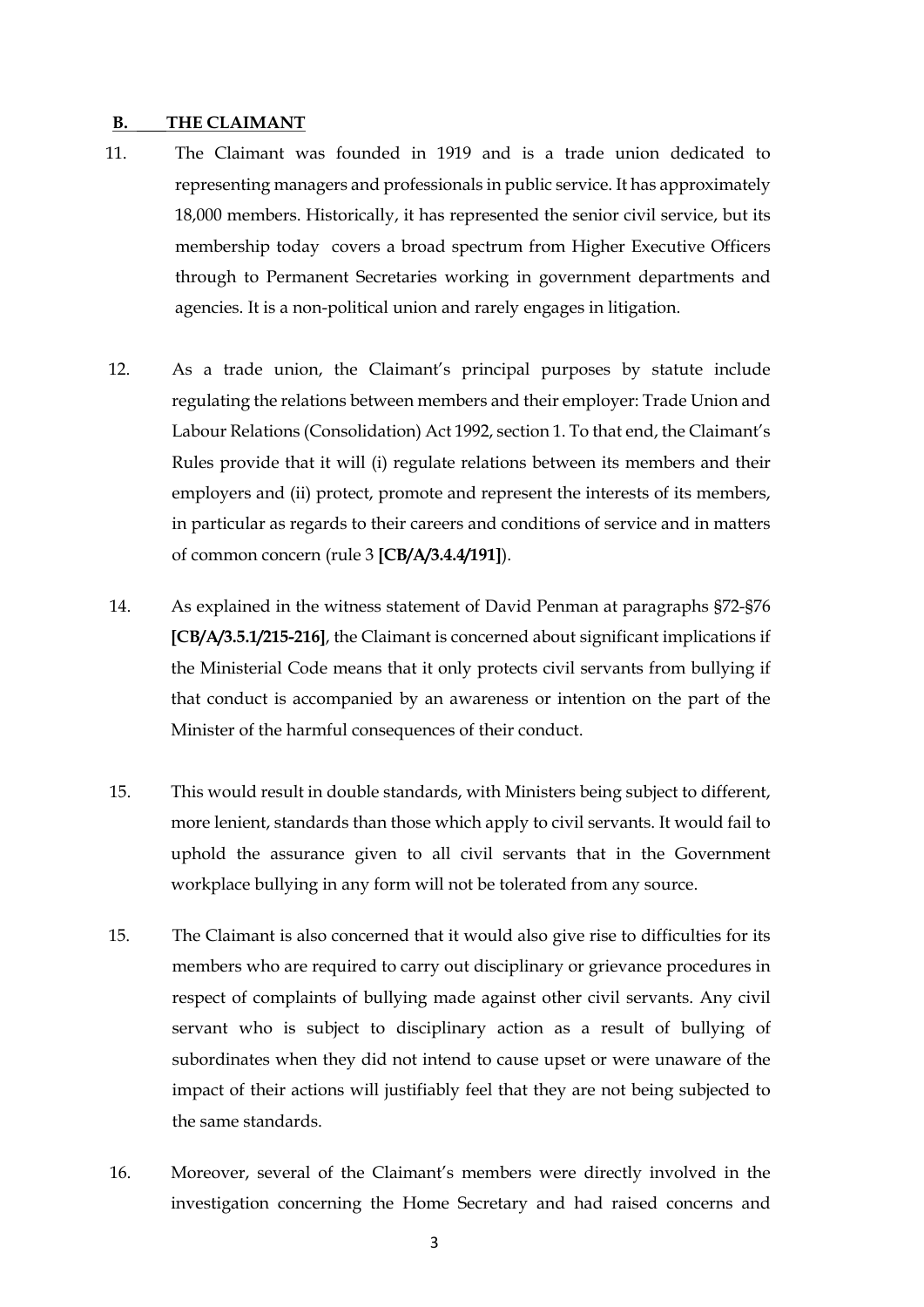complaints relating to her. Its members also include Sir Phillip Rutnam whose resignation prompted the investigation of the Home Secretary under the Ministerial Code. His resignation statement can be found at **[CB/A/128-129]**.

## **C. THE DEFENDANT**

- 19. The Defendant is both the Prime Minister and Minister for the Civil Service.
- 20. As Minister for the Civil Service, the Prime Minister has statutory obligations under Part 1 of the Constitutional Reform and Governance Act 2010 for the management of the Civil Service.

## **D. BACKGROUND**

22. The Ministerial Code provides in paragraph 1 **[CB/A/3.2.4/97]**,

"1.1 Ministers of the Crown are expected to maintain high standards of behaviour and to behave in a way that upholds the highest standards of propriety.

1.2 Ministers should be professional in all their dealings and treat all those with whom they come into contact with consideration and respect. Working relationships, including with civil servants, ministerial and parliamentary colleagues and parliamentary staff should be proper and appropriate. Harassing, bullying or other inappropriate or discriminating behaviour wherever it takes place is not consistent with the Ministerial Code and will not be tolerated. (emphasis added)

1.3 The *Ministerial Code* should be read against the background of the overarching duty on Ministers to comply with the law and to protect the integrity of public life."

23. The underlined words were added to the Ministerial Code published by Prime Minister Theresa May in 2018. In her forward she explained the purpose of this provision in the following terms **[CB/A/3.2.2/84]**:

> "Parliament and Whitehall are special places in our democracy, but they are also places of work too, and exactly the same standards and norms should govern them as govern any other workplace. We need to establish a new culture of respect at the centre of our public life: one in which everyone can feel confident that they are working in a safe and secure environment." (emphasis added)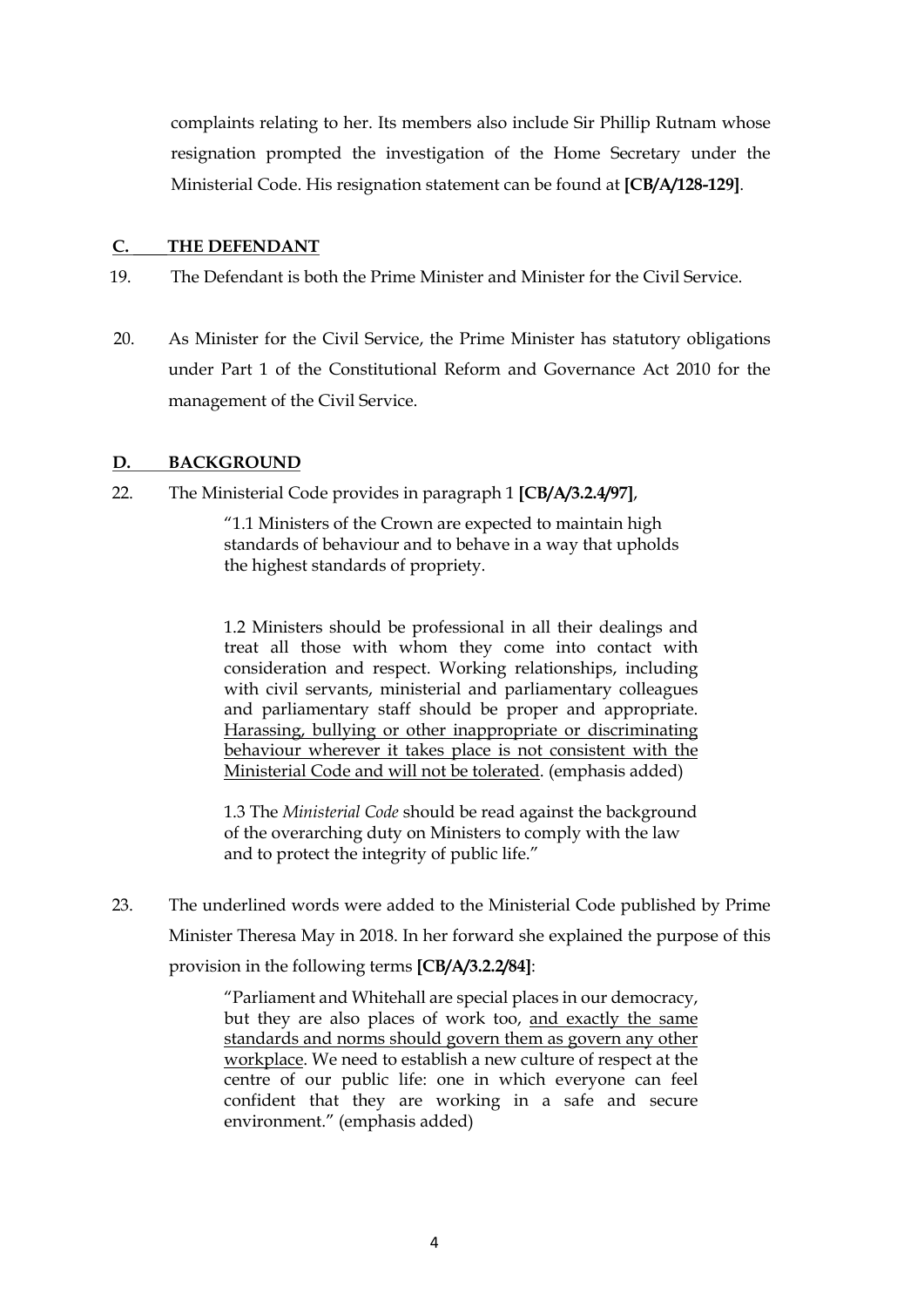- 24. In August 2019, Prime Minister Boris Johnson reissued the Ministerial Code. In his Foreword he stated that in order to "*win back the trust*" of the British people, *"There must be no bullying and no harassment..."* **[CB/A/3.2.4/93]**.
- 25. In February 2020 Sir Philip Rutnam, the Permanent Secretary of the Home Office, resigned in part because he considered that allegations made to him of bullying on the part of the Home Secretary had not been addressed. His public resignation statement included the following **[CB/A/3.3.1/128-129]**:1

"My experience has been extreme but I consider that there is evidence that it is part of a wider pattern of behaviour.

One of my duties as permanent secretary was to protect the health, safety and well-being of our 35,000 people.

This created tension with the home secretary, and I have encouraged her to change her behaviours.

I have received allegations that her conduct has included shouting and swearing, belittling people, making unreasonable and repeated demands - behaviour that created fear and that needed some bravery to call out."

- 26. On 2 March 2020 Michael Gove MP announced that there would be an investigation into the allegations by the Cabinet Office to establish the facts. Sir Alex Allan, the Independent Adviser on Ministers' interests, would be available to *"provide advice"* to the Prime Minister **[CB/A/3.3.2/130]**.
- 27. The Cabinet Office investigation has not been published and nor has the evidence presented to that investigation. The published version of Sir Alex Allan's advice states as follows **[CB/A/3.3.3/150-151]** (our emphasis):

"The Ministerial Cope says "Ministers should be professional in their working relationships with the Civil Service and treat all those with whom they come into contact with concern and respect. I believe Civil Servants – particularly Senior Civil Servants – should be expected to handle robust criticism but should not have to face behaviour that goes beyond that. The Home Secretary says that she puts great store by professional, open relationships. She is action orientated and can be direct. The Home Secretary has also become – justifiably in many instances – frustrated by the Home Office leadership's lack of responsiveness and the lack of support she felt in DfID three years ago. The evidence is that this has manifested itself in forceful expression, including some occasions of shouting and swearing. This many not be

<sup>1</sup> The full statement is at https://www.bbc.co.uk/news/uk-politics-51688261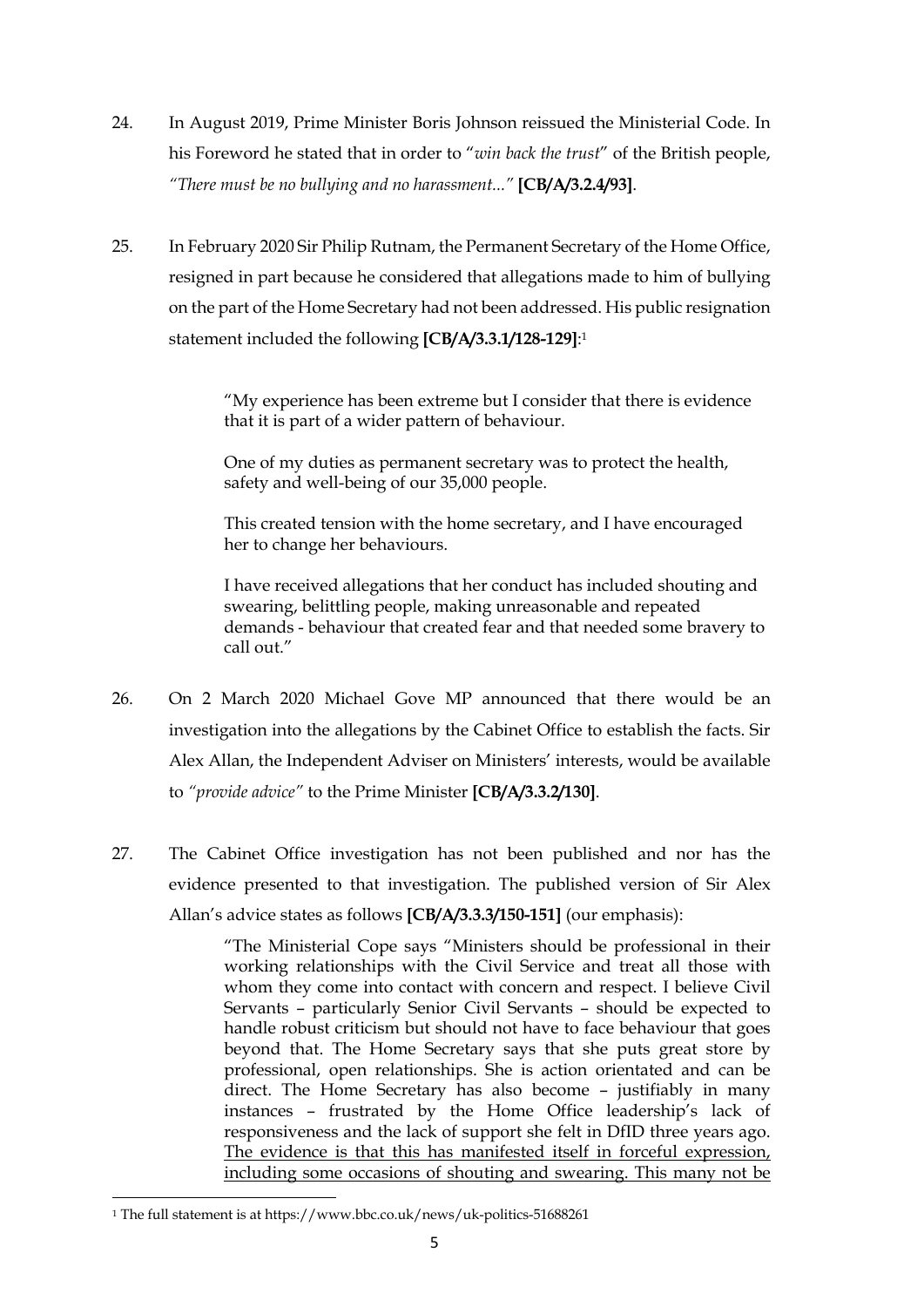done intentionally to cause upset, but that has been the effect on some individuals.

The Ministerial Code says that "Harassing, bullying or other inappropriate or discriminating behaviour wherever it takes place is not consistent with the Ministerial Code …" Definitions of harassment concern comments or actions relating to personal characteristics and there is no evidence from the Cabinet Office's work of any such behaviour by the Home Secretary. The definition of bullying adopted by the Civil Service accepts that legitimate, reasonable, and constructive criticism of a worker's performance will not amount to bullying. It defines bullying as intimidating or insulting behaviour that makes an individual feel uncomfortable, frightened, less respected or put down. Instances of the behaviour reported to the Cabinet Office would meet such a definition.

The Civil Service itself needs to reflect on its role during this period The Home Office was not as flexible as it could have been in responding to the Home Secretary's requests and direction. She has – legitimately – not always felt supported by the department. In addition, no feedback was given to the Home Secretary of the impact of her behaviour, which meant she was unaware of the issues that she could otherwise have addressed."

## 28. The conclusion of Sir Alex Allen states **[CB/A/3.3.3/151]**:

"My advice is that the Home Secretary has not consistently met the high standards required by the Ministerial Code of treating her civil servants with consideration and respect. Her approach on occasions has amounted to behaviour that can be described as bullying in terms of the impact felt by individuals. To that extent her behaviour has been in breach of the Ministerial Code, even if unintentionally. This conclusion needs to be seen in context. There is no evidence that she was aware of the impact of her behaviour, and not feedback was given to her at the time. The high pressure and demands of the role, in the Home Office, coupled with the need for more supportive leadership from top of the department has clearly been a contributory factor. In particular, I note the finding of different and more positive behaviour since these issues were raised with her." (emphasis supplied)

29. On 20 November 2020, the Government published a statement which set out the Prime Minister's decision. It stated that the Prime Minister had considered Sir Alex's conclusions carefully. It then summarised those conclusions as follows

**[\_\_]**:

"Sir Alex's advice found that the Home Secretary had become – justifiably in many instances – frustrated by the Home Office leadership's lack of responsiveness and the lack of support she felt in DfID three years ago. He also found, however, that the Home Secretary had not always treated her civil servants with the consideration and respect that would be expected, and her approach on occasion had amounted to behaviour that can be described as bullying in terms of the impact felt by individuals.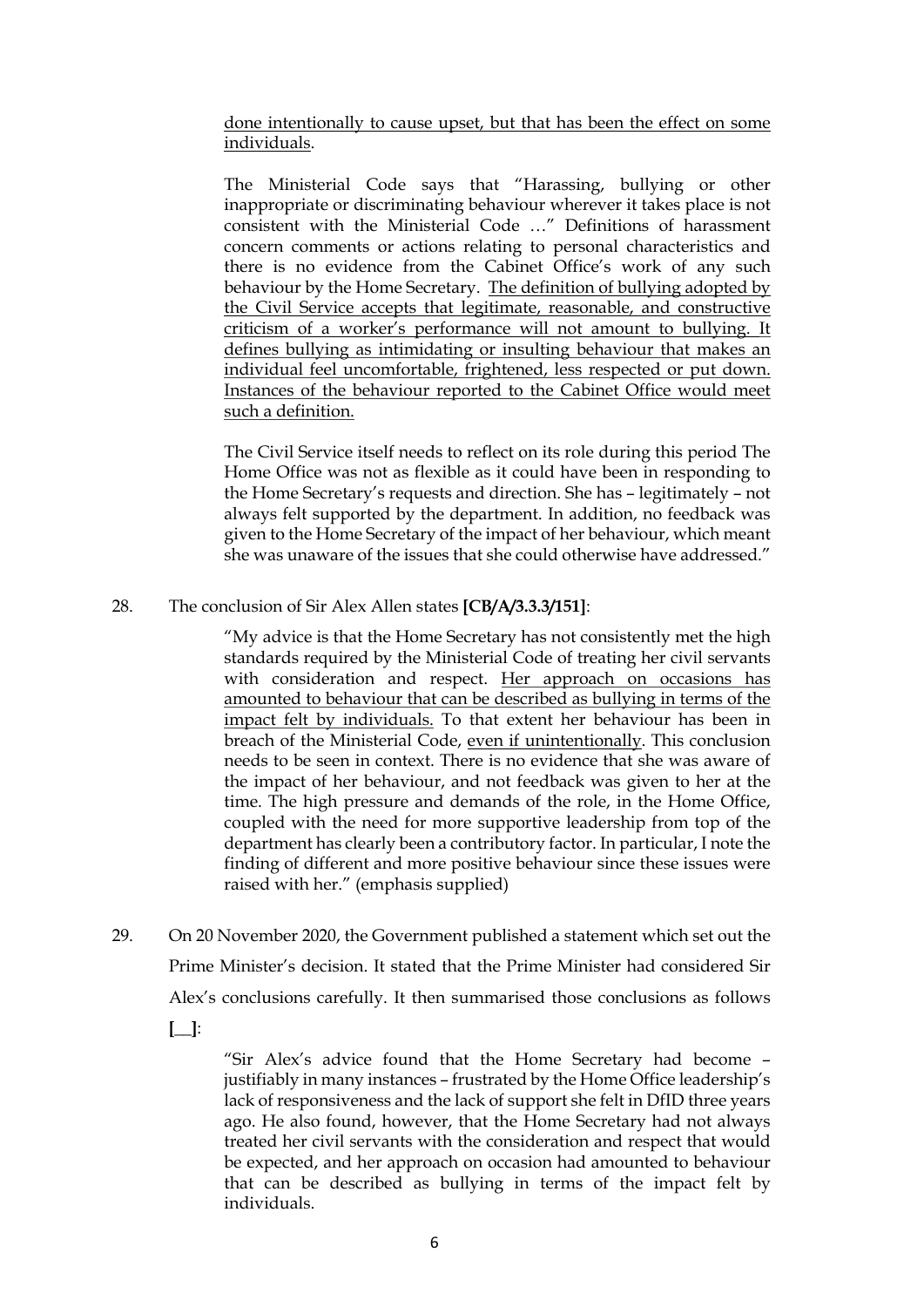He went on to advise, therefore, that the Home Secretary had not consistently met the high standards expected of her under the Ministerial Code"

30. The Prime Minister's decision was nonetheless that the Code had not been breached **[CB/3.3.4/152]**:

> "The Prime Minister notes Sir Alex's advice that many of the concerns now raised were not raised at the time and that the Home Secretary was unaware of the impact that she had. He is reassured that the Home Secretary is sorry for inadvertently upsetting those with whom she was working. He is also reassured that relationships, practices and culture in the Home Office are much improved. As the arbiter of the code, having considered Sir Alex's advice and weighing up all the factors, the Prime Minister's judgement is that the Ministerial Code was not breached."

31. The Government Legal Department has confirmed that the Prime Minister did not consider any document other than the report of Sir Alex Allan in reaching this decision and did not have before him any other explanation of the concept of bullying than that provided by Sir Alex referring to civil serve policy (see correspondence 10 September 2021 **[\_\_\_]** and 7 October 2021 **[ \_\_\_]** Q1 & 2).

## **E. GROUNDS FOR JUDICIAL REVIEW**

## **The issues**

- 32. This judicial review raises two issues of law:
	- (1) Did the Defendant misdirect himself as to the word "bullying" used in paragraph 1.2 of the Ministerial Code?
	- (2) Is this issue justiciable?
- 33. Although these two separate issues are raised by this claim, the effect of the Court finding that the issue is non-justiciable would have the same effect as the Court finding that the Prime Minister had not misinterpreted the Code. A finding of non-justiciability would amount to a finding that a Prime Minister can interpret the terms bullying, harassment and discrimination in paragraph 1.2 of the Ministerial Code in any way he or she sees fit. A Prime Minster could for example consider that *"harassment"* does not include sexual harassment, that *"discrimination"* does not include discrimination on grounds of sexual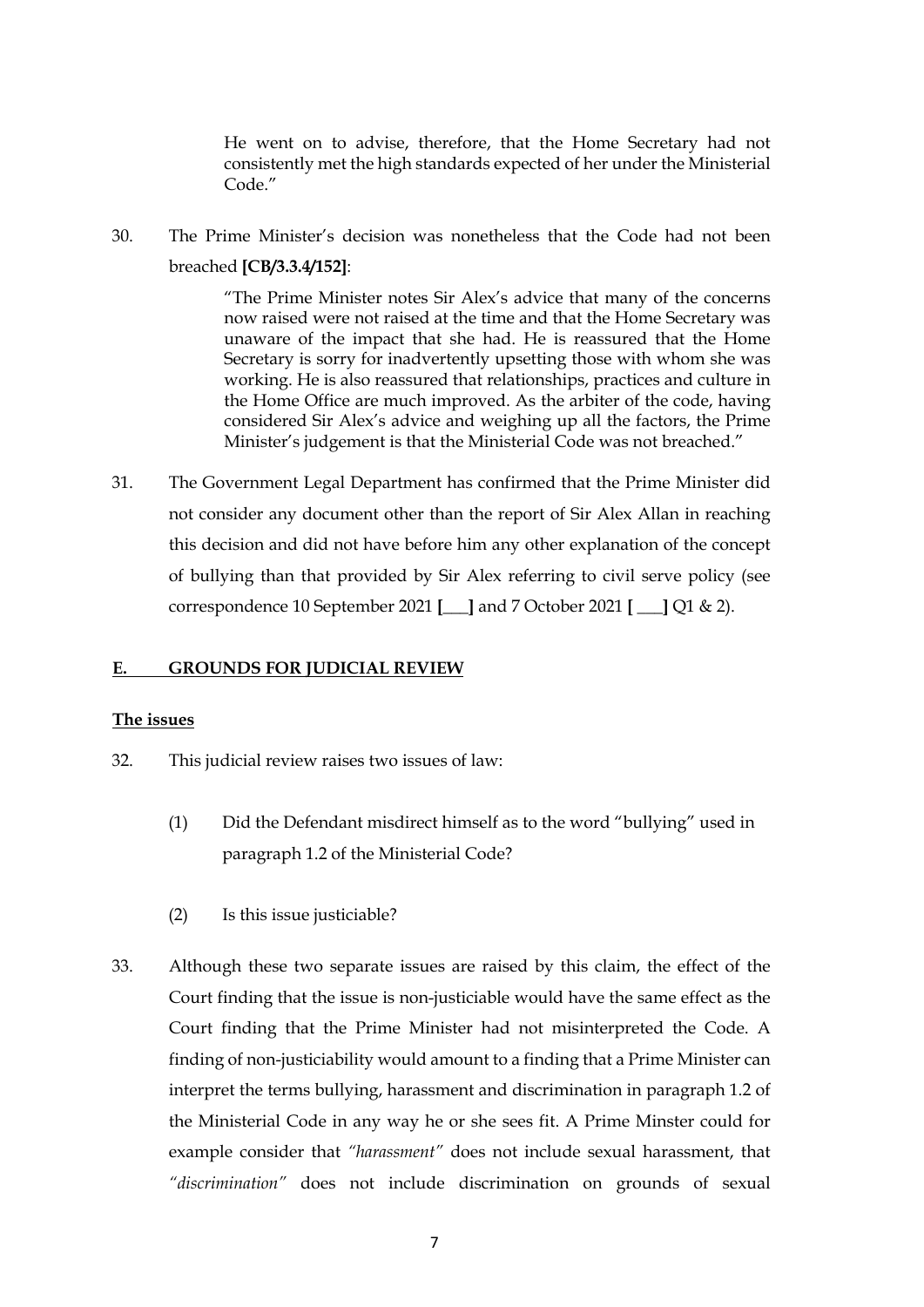orientation or that *"bullying"* requires physical abuse. The Court would not be competent to correct such misdirections. The Ministerial Code would be substantially undermined as a policy document guiding the conduct of Ministers and creating expectations and protections for persons working with them, since its meaning would be no more and no less than the subjective opinion of the Prime Minister from time to time.

34. Since it is not suggested by the Defendant that there is any rule or category of non-justiciability, such as Parliamentary privilege, in play in this case, justiciability must depend on a precise analysis of the issues raised and whether they involve questions that the Court is not competent to address. The Claimant will therefore first set out the legal basis for the claim and then turn to the issue of justiciability, which is the Defendant's principal line of defence.

## **The first issue: Did the Defendant misdirect himself as to the meaning of bullying?**

## **i. Published policies to be given an objective meaning**

- 35. The Ministerial Code is a statement of Government policy issued by the Cabinet Office. It is not a law and the Prime Minister and Ministers are not bound by it as if it were a law.
- 36. However, it is well established that policies promulgated by public officials and bodies, even by the Cabinet Office,<sup>2</sup> have an objective meaning and that departure from the objective meaning—unless for good reasons—will constitute an actionable error of law on the part of a public official applying the policy.
- 37. This is the case even though (i) there will usually be no obligation for a public body to publish such a policy in the first place, and (ii) the policy, since it is not a law, will not generate legal rights.
- 38. The principles have been set out in a number of authorities, e.g. :

<sup>2</sup> See e.g. the "Consolidated guidance to intelligence officers and service personnel" 2010 considered in *R* (Equality and Human Rights Commission) v Prime Minister [2011] EWHC 2401, [2012] 1 WLR 1389. In revised form, the "Principles relating to the detention and interviewing of detainees overseas and passing and receipt of intelligence relating to detainees" (2019).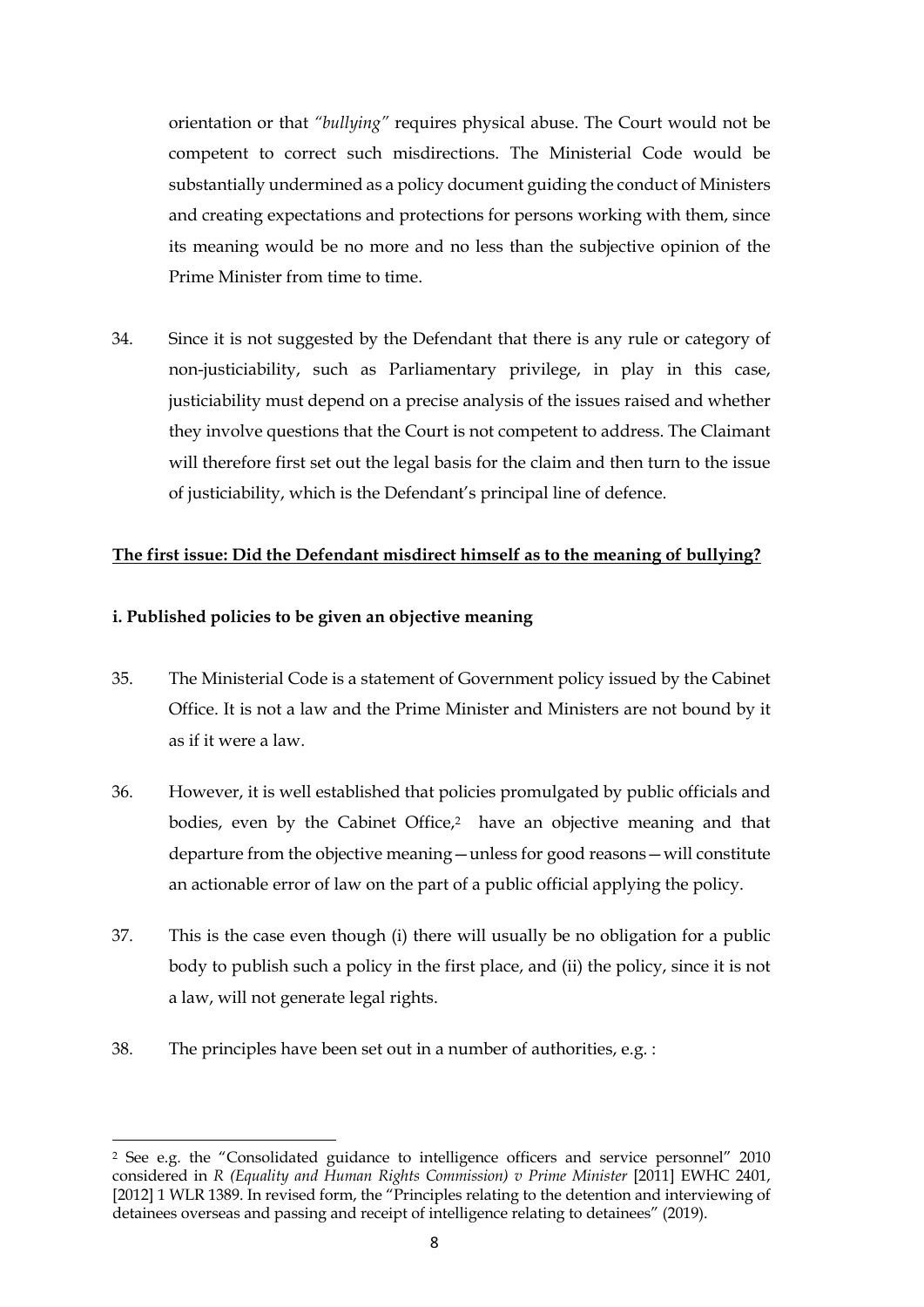(1) In *Mandalia v Secretary of State for the Home Department* [2015] UKSC 59, [2015] 1 WLR 4546 Lord Wilson JSC for the Supreme Court stated in respect of any published policy at [31],

> "it is now clear that its interpretation is a matter of law which the court must therefore decide for itself."

(2) The Court also approved the statement of Lord Hope DPSC in *R (Kambadzi) v Secretary of State for the Home Department* [2011] UKSC 23, [2011] 1 WLR 1299 at [36]:

> "Of course it is for the courts, not the Secretary of State, to say what the effect of the statements in the [Operational Enforcement] manual actually is."

(3) This principle has a long pedigree. Sir Thomas Bingham MR (as he then was) stated in *R v Director of Rail Passenger Franchising, Ex p. Save Our Railways* [1996] CLC 589 at 601d:

> "The court … cannot, in case of dispute, abdicate its responsibility to give the document its proper meaning. It means what it means, not what anyone … would like it to mean."

(4) Published policies and codes should not be construed technically, in the same way as contracts and statutes; nonetheless they must be given their objective meaning:

> "…what is involved is still an interpretative process conducted by a court, which must necessarily be approached objectively and without speculation about what a particular minister may have had in mind."

> *Re McFarland* [2004] 1 WLR 1289 at [24] (Lord Steyn) applied in *R (Bloomsbury Institute Limited) v Office for Students* [2020] EWCA Civ 1074 at [56] (Bean LJ; Males and Simler LJJ agreeing).

(5) It is therefore no answer for an official to contend that in practice a policy is applied in a manner that differs from its objective meaning. Rejecting such a submission, Singh LJ stated, "*the difficulty is that the policy as promulgated … says what it says on its face"*: *R (Adath Yisroel Burial Society) v Inner North London Senior Coroner* [2018] EWHC 969 (Admin), [2019] QB 251 [46]-[47] (Singh LJ giving the judgment of the Divisional Court)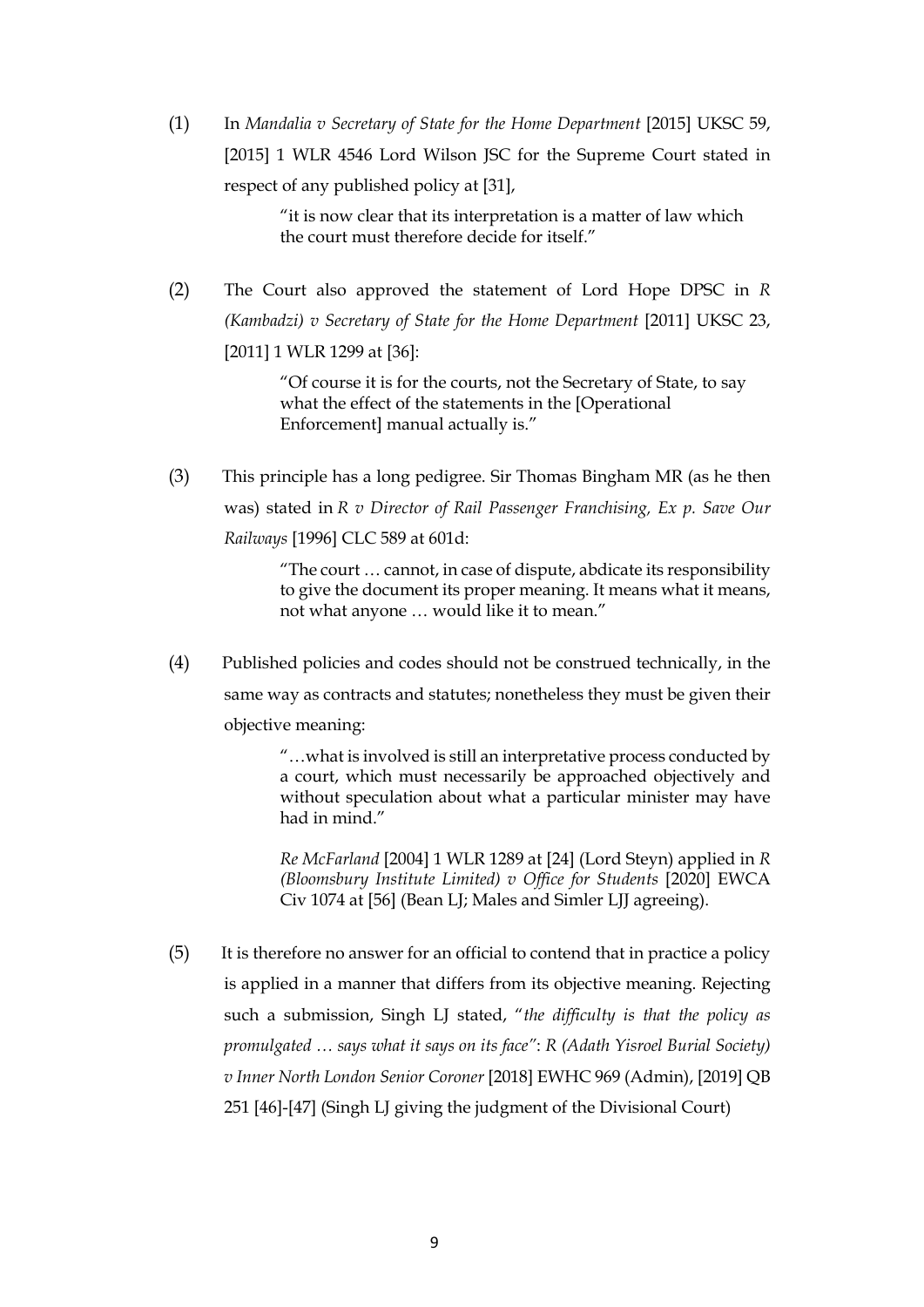- (6) The misapplication of an external standard referred to in a policy equally constitutes an actionable error of law: e.g. *Atwood v Health Service Commissioner* [2008] EWHC 2315, Burnett J at [35]-[36].
- 39. Insofar as the Defendant suggests that the Ministerial Code does not have an objective meaning because it exists for his benefit and purely to assist him in his decision-making, such contention should be rejected. Ministers, even the Prime Minister, must correctly direct themselves to the proper meaning of published policies. Moreover, the Ministerial Code is a public statement of standards to which the Government adheres and it is intended to be and is relied upon by Ministers, civil servants, the general public and members of Parliament:
	- (1) It is a published policy which provides guidance to Ministers as well as Private Secretaries on a wide variety of subjects.3
	- (2) The purpose of the Ministerial Code is not only to set out the standards expected of Ministers by the Prime Minster; it also sets out the standards by which Ministers must justify their actions and those of their Private Secretaries to the public and Parliament. This is expressly recognised in paragraphs 1.5 and 1.6 of the Ministerial Code **[CB/A/3.2.4/98]**.

"1.5 The Code provides guidance to Ministers on how they should act and arrange their affairs in order to uphold these standards. …

1.6 Ministers are personally responsible for deciding how to act and conduct themselves in the light of the Code and for justifying their actions and conduct to Parliament and the public. …"

(3) Section 1 of the Ministerial Code has a protective function: it sets out the conduct that civil servants can expect of Ministers in the workplace and it helps to ensure that that the Government's policy that bullying, harassment and discrimination is not tolerated in any form from any source is upheld. This could not be clearer from Prime Minister May's Foreword in which she emphasized that the reason for introducing the reference to bullying, harassment and discrimination was so that, "*everyone can feel confident that they are working in a safe and secure environment"*.

<sup>3</sup> Including maters such as travel expenses and the submission of cases to the Parliamentary Commissioner for Administration on behalf of constitutes.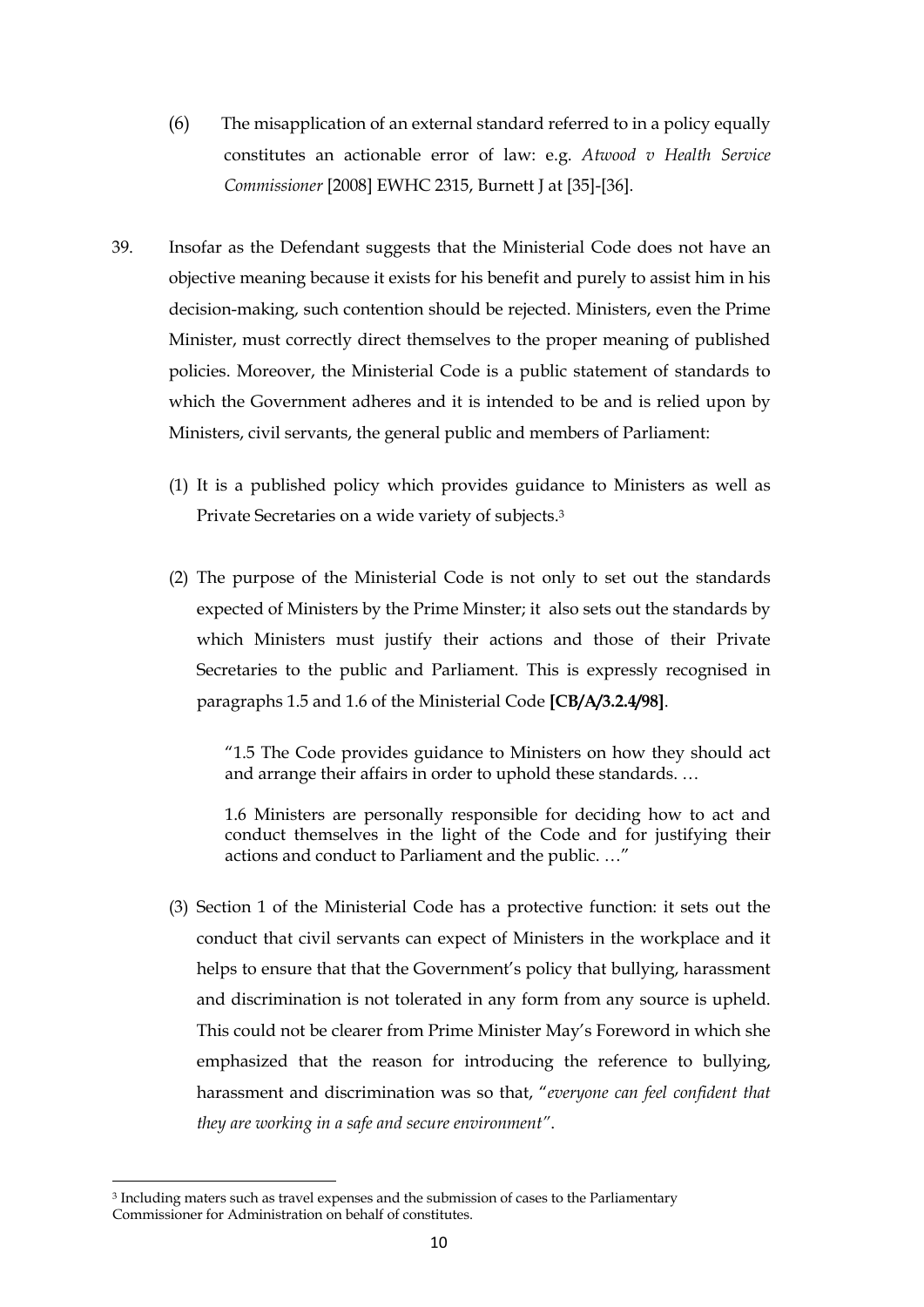- (4) It was recognised in *R (Gulf Centre for Human Rights) v Prime Minister* [2018] EWCA Civ 1855 ("*GCHR case*") that paragraph 1.2 of the Code has an objective meaning (the case is discussed below).
- 40. The Ministerial Code, like other published policies, therefore has an objective meaning and it is possible for the Defendant to misdirect himself as to its meaning. In particular, the terms *"harassment"*, *"bullying"* and *"discrimination"* do not and cannot mean whatever a Prime Minister on any given day choses those terms to mean. They take their meaning from the language, context and background to the Code. Subject to any overring issue of non-justiciability, which is a subject addressed below, a misdirection as to the meaning of the Ministerial Code therefore represents an actionable error of law.

## **ii. Reference to harassment, bullying and discrimination are references to external duties and standards**

- 41. The reference to harassment, bullying and discrimination in paragraph 1.2 of the Ministerial Code is a reference to concepts that are external to the Ministerial Code, just as the general reference to the duty on Ministers to comply with the law. The introduction of those terms into the Code did not subject Ministers to new or different duties from those to which they were already subjected. As such, the Defendant misdirects himself if he gives these concepts a *sui generis* or subjective meaning.
- 42. The Court of Appeal in the *R (Gulf Centre for Human Rights) v Prime Minister* [2018] EWCA Civ 1855 held with respect to the reference to the duty on Ministers to comply with domestic and international law that, "*the Code did not create new or different duties; it simply referenced existing duties outside the Code"* (Lord Burnett LCJ, Sir Terence Etherton MR and Hamblen LJ at [19]). The Court of Appeal emphasized that the Ministerial Code states that it must be *"read against the background of the overarching duty on Ministers to comply with the law…"* and that paragraph 1.2 had *"referential status"* to independent norms outside the Code.
- 43. To this extent, the term "*bullying"* is no different from the linked concepts of harassment and discrimination also in paragraph 1.2 of the Code. They refer to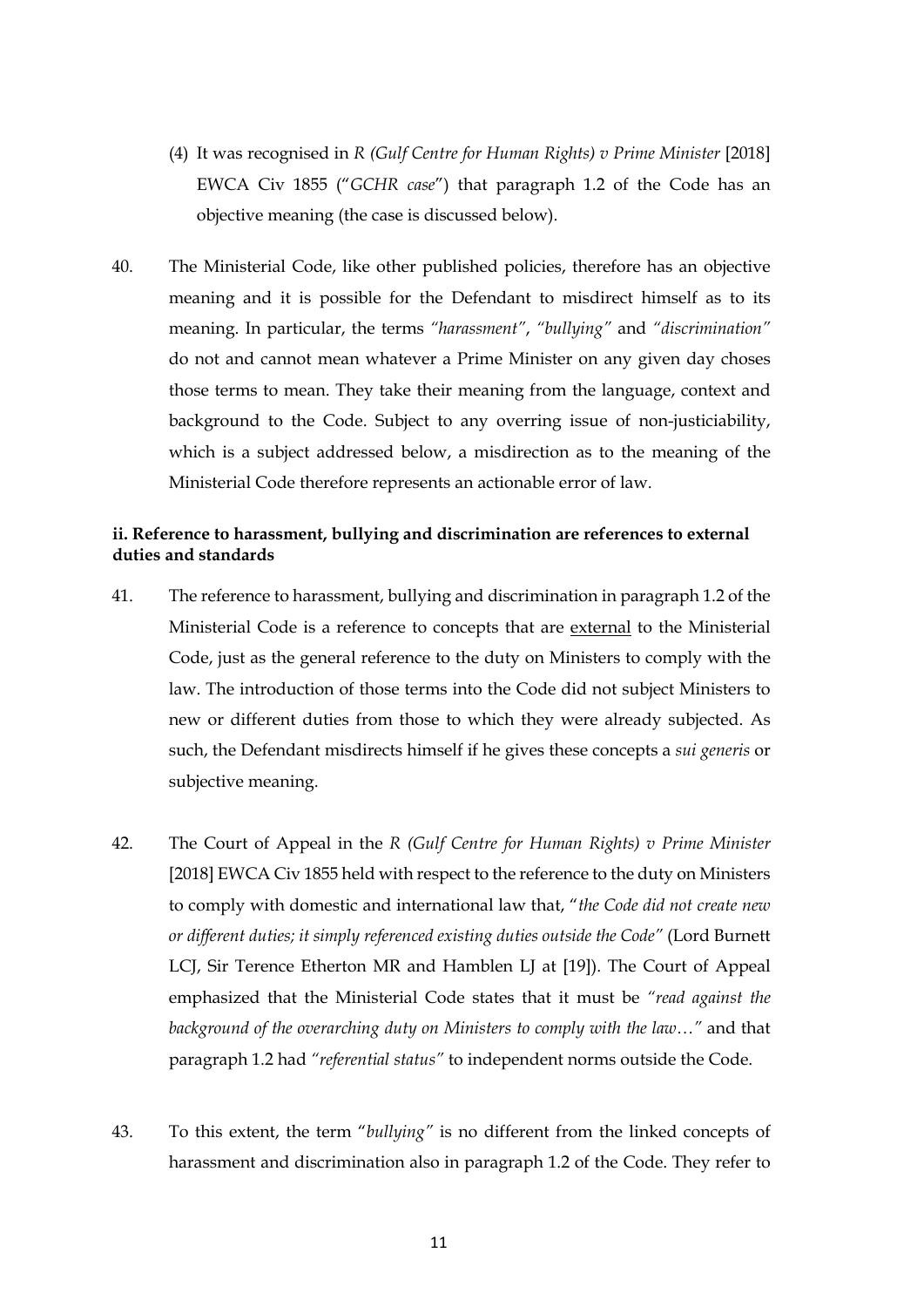duties imposed under laws and policies outside the Code; by the same token, *"bullying"* refers to norms beyond the Code.

- 44. Notably, the concepts are also referred to in the same part of the Code as the reference to law (and previously also international law) are found.4 The way that they are referred may also be significant: the Code states that bullying, harassment and discrimination are *"not consistent with the Ministerial Code"*. The words *"not consistent with"* also suggests that these concepts are not Codeconcepts but that such conduct is not consistent with the Code-duty on Ministers to be professional, to treat people with respect and to comply with the law.
- 45. The introduction of the reference to the duty on Ministers not to engage in harassment, bullying and discrimination is a reference to the Government's zerotolerance policy on harassment, bullying and discrimination, which in turn is intended to reflect and reinforce legal duties applicable to employees:
	- (1) Discrimination and harassment are both prohibited by statute, with statutory definitions in the context of employment: Equality Act 2010, ss. 13, 19 and 26. That is significant because the Defendant's position logically must be that he claims to be able to adopt a *sui generis* understanding of "*harassing"* and "*discrimination"* that departs fundamentally from the statutory prohibitions. It is also significant because harassment and bullying are closely related, and the same actions may constitute both bullying and harassment where the unwanted behaviour relates to one of the protected characteristics, such as sex, race, religion or sexual orientation.
	- (2) While bullying is not prohibited by statute as such, bullying in the workplace constitutes a breach of the implied term that employers will *"provide and maintain a working environment which is reasonably tolerable to all employees"*, for which an employer is vicariously liable (*Moores v Bude-Stratton Town Council* [2001] ICR 271 at [40]; *Barlow v Broxbourne* [2003] EWHC 50 at [16]). The courts have clarified the meaning of this external norm by a focus on the objective effect of the conduct rather than the subjective intent behind the actions: see *Horkulak v Cantor Fitzgerald* [2004] ICR 697 at [30]-[35].

<sup>4</sup> The reference to the overriding duty on Ministers to comply with the law is now contained in paragraph 1.3 of the Ministerial Code.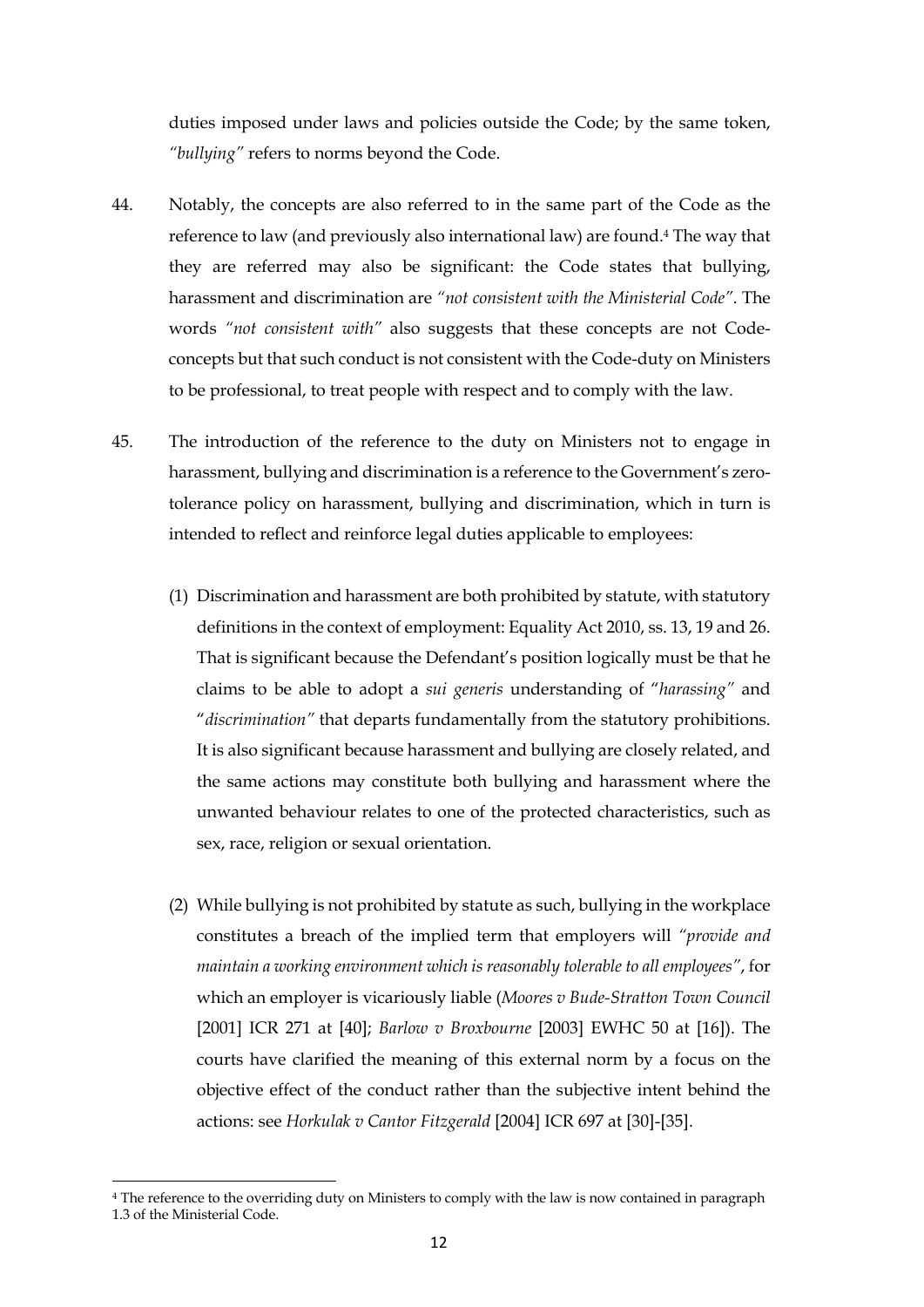- (3) The Government's workplace policies, embodied primarily in Civil Service HR policy, reinforce and reflect these underlying legal obligations. They also form part of the context in which the Code falls to be interpreted. Thus:
	- a. In 2017 Civil Service HR published a policy on bullying, harassment and discrimination ("Gateway Guide") **[\_\_\_]**.5 The guidance was developed in partnership with ACAS, human resources departments across the civil service and civil service unions. A key purpose of the document was to be, "*clear about what kind of behaviours are inappropriate"* in Government (Foreword from Sue Owen). It is directed at identifying bullying, harassment and discrimination and notes that the civil service "*has a zero tolerance approach to bullying, harassment and discrimination."* **[\_\_\_].** The Gateway Guide was reissued in c.2018. The Defendant acknowledges that, *"[i]t is the general expectation of Civil Service HR that all departments will adopt the model definition"* of bullying, harassment and discrimination contained in the Gateway Guide (RM1 §11 **[CB/C/3/290]**).
	- b. The changes made to the Ministerial Code in 2018 were made in the context of the Gateway Guide. The changes make explicit that harassment, bullying and discrimination are not consistent with the Code.
	- c. Also in 2018, Civil Service HR also published a model disciplinary policy and procedure **[\_\_\_]** which all Departments are expected to adopt. Its purpose was to *"ensure that everyone meets the standards of conduct and behaviour expected of them"* **[\_\_\_]**.
	- d. Civil Service HR also publishes a dispute resolution policy.6 This makes clear that Government does, "*not tolerate any form of bullying, harassment (including sexual harassment) and discrimination from any source"* (§4 **[\_\_\_]**) (emphasis supplied)). It makes clear that this

<sup>5</sup> "Bullying, Harassment and Discrimination – A Gateway Guide for Leaders and Managers" Civil Service Employee Policy, June 2017

<sup>6</sup> The date of first publication of this policy is not known to the Claimant and not specified in the document or the Defendant's evidence.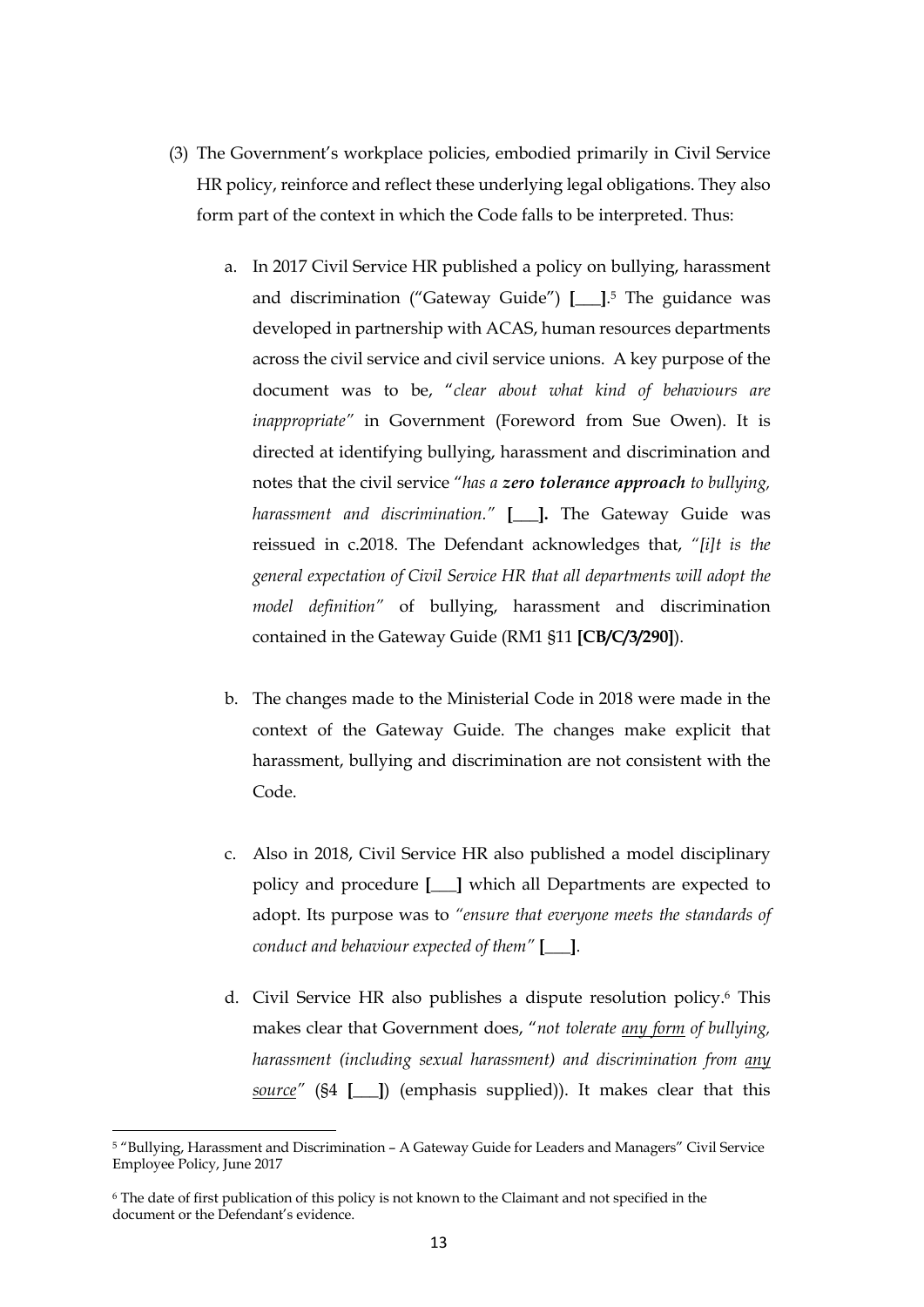statement of principle and the dispute resolution policy applies to Ministers **[\_\_\_\_\_]**.

- e. In addition to these central HR policies, individual departments have policies that are expected to be consistent with them but which can be individually tailored to departmental circumstances. The Home Office policy affirms that the department, "*does not tolerate any form of bullying, harassment .. and discrimination (BHD) from any source."* [**\_\_\_\_]**
- 46. In making clear that harassment, bullying and discrimination are contrary to the Ministerial Code, paragraph 1.2 was and is therefore referring to duties that are imposed on Ministers by norms external to the Code, as the Court of Appeal explained in the context of the references to law and international law in the *GCHR case*. In order to determine whether a Minister has breached such norms and standards, the Defendant must ensure that he directs himself to those norms and their meaning.
- 47. This was understood by Sir Alex Allan who referred to the civil service definition of bullying and explained that the conduct of the Home Secretary had met that definition. GLD has confirmed that no other document or definition was before the Defendant.

# **iii. The Defendant misdirected himself as to the concept of "bullying" referred to in the Ministerial Code**

- 48. In stating that the conduct of the Home Secretary was not bullying because she had not intended or been aware of the consequences of her actions, the Defendant's reasons disclose a misdirection as to the meaning of the concept of bullying.
- 49. Bullying is closely related to the concepts of harassment and discrimination, both of which can be committed without a person intending or being aware of, the upset and distress that they cause. The Equality Act 2010 s.26, for instance, provides that harassment is "*unwanted conduct"* relating to a protected characteristic which has the purpose *"or effect"* of violating a person's dignity or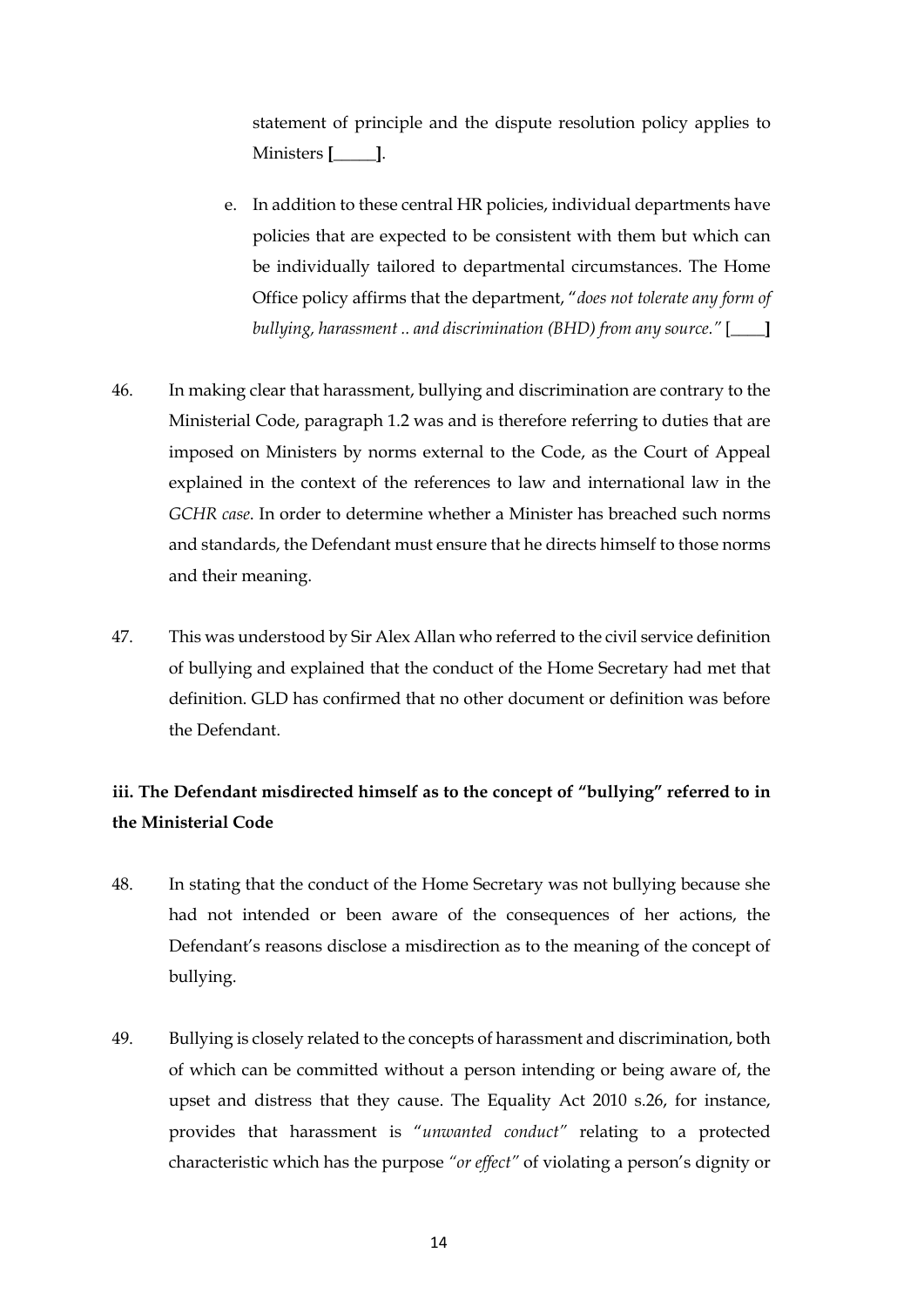creating an intimidating, hostile, degrading or humiliating or offensive environment.7

50. The Gateway Guide sets out guidance on recognising harassment, bullying and discrimination. In relation to bullying, it states **[\_\_\_\_]**,

> "Bullying Can be characterized as:

- offensive, intimidating, malicious or insulting behaviour
- abuse or misuse of power in ways that undermine, humiliate, denigrate of injure the recipient

Bullying can also cover a broad spectrum of covert behaviours that may be more difficult to detect. It can include ill-treatment, interpersonal conflict, unwanted and unacceptable or counter productive workplace behaviours."

- 51. It then gives examples of *"overtly aggressive behaviour"* such as *"raised voices, putting people down in front of others, …"*. And it states that even subtle forms of "*micro aggression"* can constitute bullying, *"whether international or unintentional*".
- 52. The Civil Service HR model disciplinary policy **[\_\_\_]** states that its purpose was to *"ensure that everyone meets the standards of conduct and behaviour expected of them"* **[\_\_\_]**. Examples of serious misconduct includes unintentional bullying **[\_\_\_]**.
- 53. Home Office policy is in line with this definition and states for example that bullying "*is not about whether the perpetrator of the acts intended them of not, but about the impact on the recipient and how it makes them feel"* (DP1 §19 **[CB/A/3.5.1/198]** and **[\_\_\_]**).
- 54. The Government's policies for its own employees and officers reflect the policy that it promotes for private employers. The Government website has a page on workplace bullying and harassment which makes clear that bullying does not require intentional conduct but is focused on the impact on the individual concerned (*"[b]ullying and harassment is behaviour that makes someone feel intimidated or offended."*) *<sup>8</sup>*

<sup>7</sup> The legislative wording is explained in *R (Equal Opportunities Commission) v Secretary of State for Trade and Industry* [2007] ICR 1234 at [2]-[28]].

<sup>8</sup> https://www.gov.uk/workplace-bullying-and-harassment [**\_\_\_]**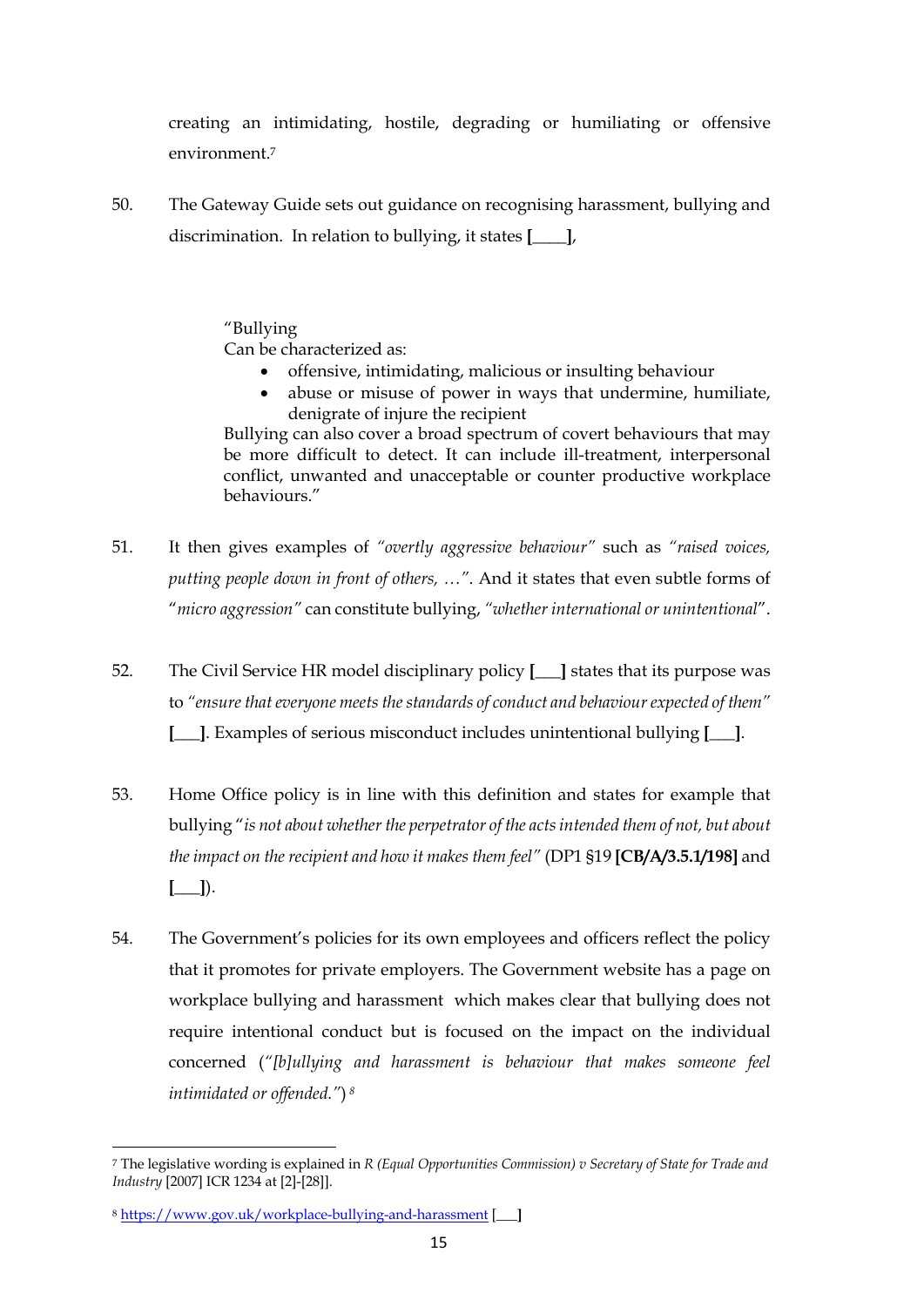- 55. The Defendant's reasons for departing from Sir Alex Allan's conclusion that the Home Secretary's conduct amounted to bullying were that, (i) she inadvertently upset those with whom she was working and (ii) she was unaware of the impact of her actions. However, as Sir Alex Allan rightly appreciated, the reference to bullying in paragraph 1.2 of the Code is a reference to external standards, given expression in the Government's own policy on workplace standards and its zero tolerance approach to harassment, bullying and discrimination in Government. There is nothing in such norms and standards that supports the Defendant's view that conduct is not bullying if the distress it causes is unintentional or inadvertent. On the contrary, the Defendant's view deviates from an essential, minimum, aspect of the protection afforded to civil servants under the Government's own policies and fails to conform to the promise that harassment, bullying and discrimination in any form will not be tolerated from any source.
- 56. It is common ground that the only document the Prime Minister had before him was the report of Sir Alex Allan (see paragraph 31 above). It is not suggested by the Defendant that he directed himself to any other definition of bullying. He simply took his own view. However, just because the Prime Minister is the arbiter of the Ministerial Code does not mean that the Code means whatever he chooses it to mean: words have objective meaning.9

## **iv. Response to Defendant**

- 57. The Defendant contends that the context is "*fundamentally disanalogous"* to the employment context and that therefore the Ministerial Code has a "*sui generis meaning"* of harassment, bullying and discrimination (DGR §39(6) **[CB/C/2/277]**). However, none of the reasons given is persuasive. In short:
	- (1) The Defendant contends that the Code is not intended to protect workplace standards so a different concept of bullying can be applied (DGR §39(1) **[CB/C/2/276]**). This is wrong: the inclusion of the reference to harassment, bullying and discrimination is intended to further the protection of civil

<sup>9</sup> The Defendant's position has much in common with that of Humpty Dumpty: "When I use a word,' Humpty Dumpty said in rather a scornful tone, 'it means just what I choose it to mean — neither more nor less.' 'The question is,' said Alice, 'whether you can make words mean so many different things.' 'The question is,' said Humpty Dumpty, 'which is to be master — that's all." Lewis Carroll, *Through the Looking Glass* (1872) - Chapter 6.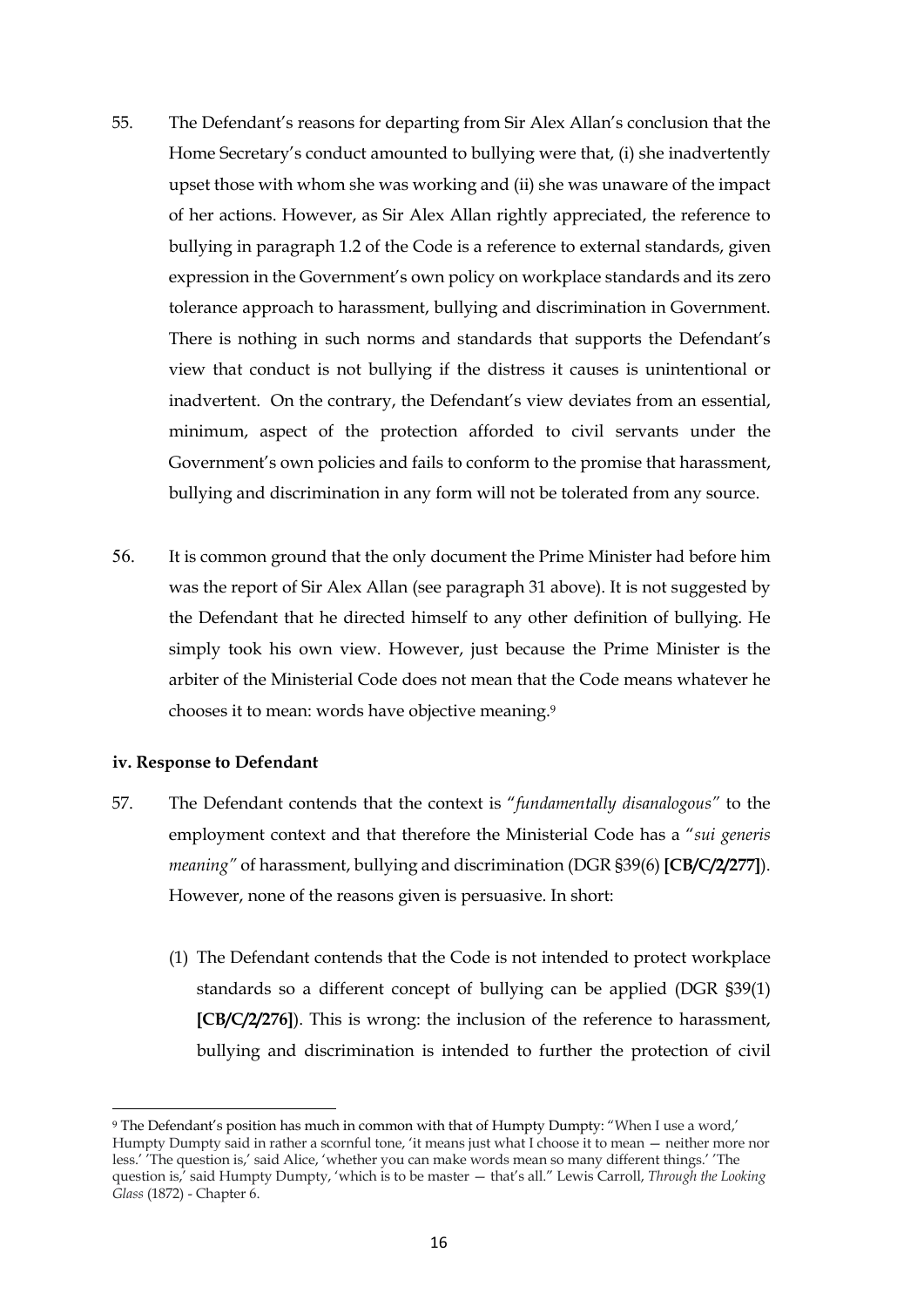servants in the workplace and as Prime Minister May explained in her foreword, to ensure that *"everyone can feel confident that they are working in a safe and secure environment*".

- (2) The Defendant also contends that Ministers work with civil servants across Government as well as with persons out of Government (DGR §39(4) **[CB/C/2/277]**). But this is also the case with civil servants: it is not a reason for adopting a different meaning of harassment, bullying and discrimination to that which applies to civil servants and Ministers under Government HR workplace policies.
- 58. Indeed, it would be illogical if the references to harassment, bullying and discrimination in the Ministerial Code had a different meaning to the central Government HR policy on harassment, bullying and discrimination. No reasons have been given by the Defendant that could explain or justify such a difference. It would result in civil servants being under-protected.
- 59. It is clear for example that complaints relating to the Home Secretary fell to be addressed under the Civil Service HR Dispute Resolution Policy (see p.27-31 **[\_\_\_]**) as well as the Home Office Grievance Resolution Policy and Procedure (p.3 **[\_\_\_]**) which require mandatory action by managers when allegations of harassment, bullying or discrimination are made, even if no formal grievance is raised.
- 60. When such allegations are made in relation to Ministers, Mr McNeill explains that a decision is then taken by a Permanent Secretary or the Cabinet Office whether to proceed informally under these policies, as a formal grievance and/or under the Ministerial Code (RM1 §22 **[CB/C/3/293]**). Therefore, it seems that unless a formal grievance is raised, it is senior officials that will decide whether it proceeds informally under the dispute resolution policy or as a Ministerial Code investigation. The same complaints about the same factual allegations can, according to Mr McNeil, be directed down one of three routes. And unless an individual makes a formal grievance, the decision whether to treat the matter informally under the applicable HR policy or proceed to a Ministerial Code investigation will be taken by officials.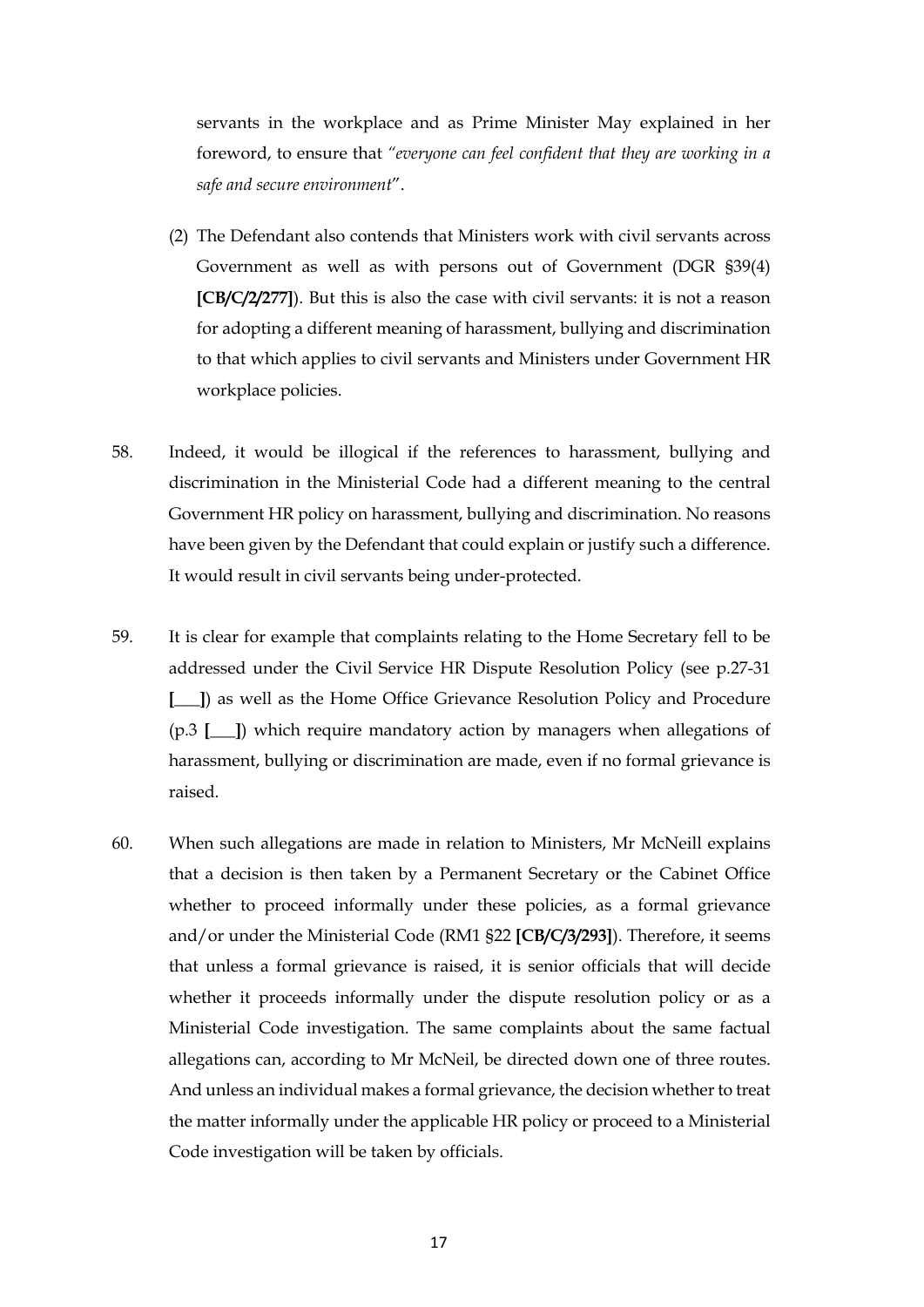- 61. It would undermine the civil service and Home Office grievance policies if a decision to instigate a Ministerial Code investigation had the effect of substituting a concept of bullying, harassment and discrimination that was less protective of civil servants. That is no doubt why Sir Alex Allan recognised that the civil service understanding of bullying remained relevant.
- 62. The Defendant seeks to avoid this problem by suggesting that a formal grievance could still be pursued against the Home Secretary concerning the allegations considered by Sir Alex Allan. It appears to be the Defendant's case that he would then have to reconsider the issue applying a different concept of bullying. However this does not meet the objection as explained in the preceding paragraphs because it remains the case that civil servants are entitled to concerns about bullying being addressed at least informally in a manner consistent with the applicable civil service policies.
- 63. It is also is unrealistic to suggest that civil servants could pursue formal grievances about bullying where the Prime Minister, the most senior figure in Government, has rejected such complaints (See DP1 §62-§64 **[CB/A/3.5.1/211- 213]**). Indeed, they would justifiably consider that they would be at risk of disciplinary action for doing so, given that the Home Office grievance policy states that a person who *persists in pursuing a concern or grievance which has already been investigated by another or the same manager and provides no new or material information"* can be considered as pursuing a vexatious complaint, which is itself a disciplinary matter **[\_\_\_]**.
- 64. The Defendant also contends that bullying does not have a single definition. That is correct. It is also correct, as the Defendant contends, that intention can be relevant to whether bullying has occurred (for example, malicious conduct) (DGR §40 **[CB/C/2/278]**). But this is not to the point: the Defendant is unable to identify any basis for the Prime Minister's conclusion that it is an excuse for conduct otherwise amounting to bullying that the person did not intend to upset others or was unaware of the upset that they had caused. The Defendant accepts that departmental policies are expected to adhere to the central Government HR definition of harassment, bullying and discrimination and the Defendant's decision is not consistent with that definition.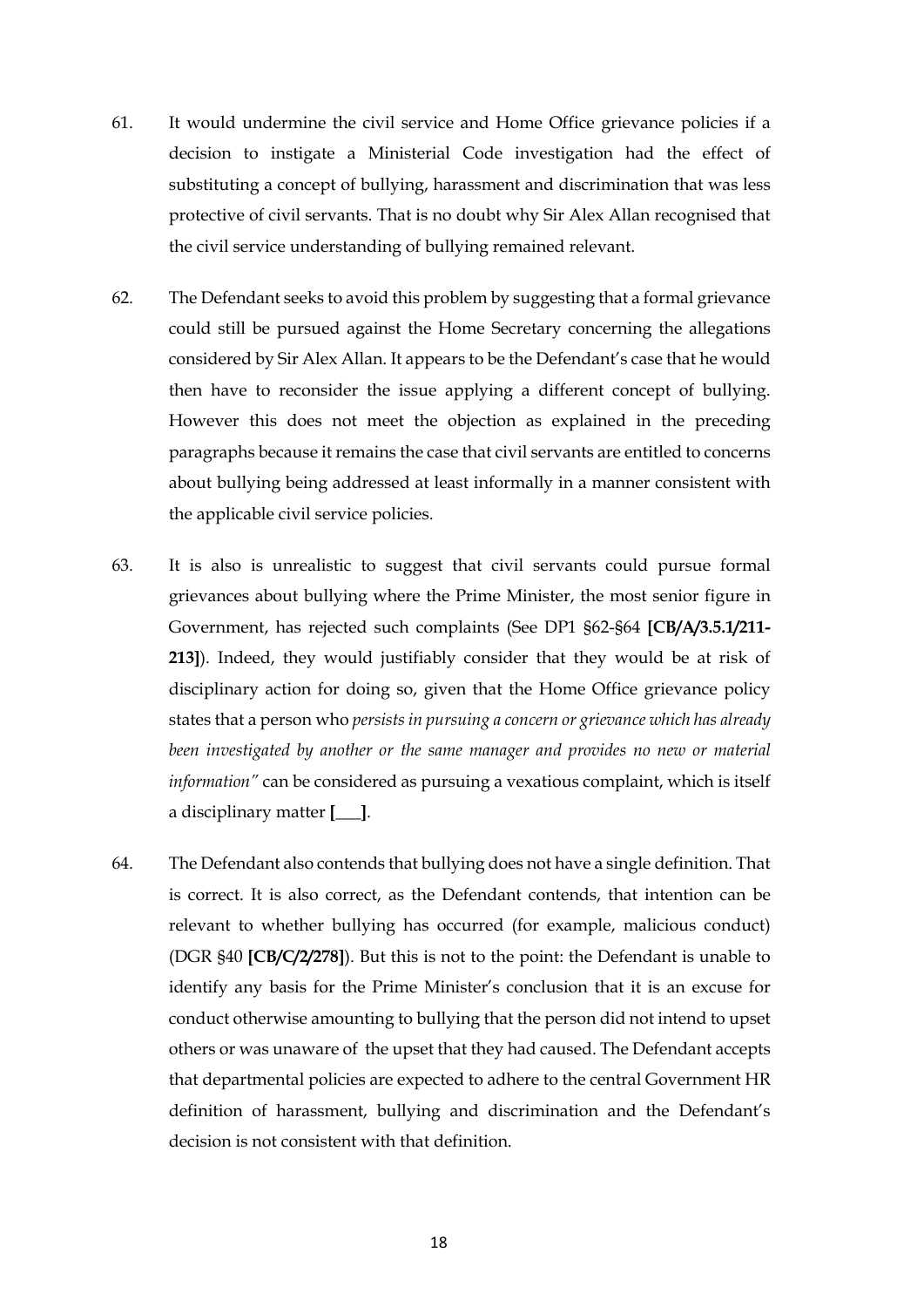- 65. It is also not relevant if, as Mr McNeal in his evidence contends, a small number of departments adopt a definition of bullying that requires intention or advertence as an ingredient (DGR §40(3) **[CB/C/2/278]**). Insofar as they do, they are contrary to central Government policy and, in any event, the Defendant cannot say that he had regard to or followed any such departmental definition as it is accepted that he did not. But in any event, Mr McNeal's reading of the policies is not accurate:
	- (1) Mr McNeal refers to the MOJ policy (RM1 §13(3) **[CB/C/3/290]**) dated August 2021, p.6). However, the full policy, exhibited by Mr Penman in his second statement,<sup>10</sup> shows that the following words are omitted from Mr McNeal's statement: "*You will not:…. harass, victimise or bully others through your actions, language or behaviour (whether done deliberately or not)."* (emphasis supplied) **[\_\_\_].**
	- (2) Mr McNeal refers to the Norther Ireland Office policy, but this makes clear that the relevant issue is the impact on the person who is subject to the conduct not the intention of the perpetrator **[CB/C/3/311]**:

"Bullying – is generally defined as repeated, offensive, abusive, intimidating, malicious or insulting behaviour, abuse of power or unfair penal sanction, which makes the recipient feel threatened, humiliated or vulnerable which undermines their self-confidence, and which may cause them to suffer stress."

(3) The DEFRA policy **[CB/C/3/299]** also clearly states that most people consider bullying and harassment to be *"interchangeable"*, that harassment is *"in general terms unwanted conduct affecting the dignity of men and women in the workplace"*. It states that key is that such conduct is "*viewed as demeaning or unacceptable to the recipient"*. There is a reference to intention but this is limited to the reference to abuse or misuse of power, the second bullet point in the Gateway Guide definition.11

<sup>10</sup> As noted at the outset of this skeleton, the Claimant requires permission to rely on this statement.

<sup>&</sup>lt;sup>11</sup> The MOD policy, also referred to by Mr McNeal, was the same in this respect. In 2021 the MOD policy was been changed to remove this reference to intention: see DP2.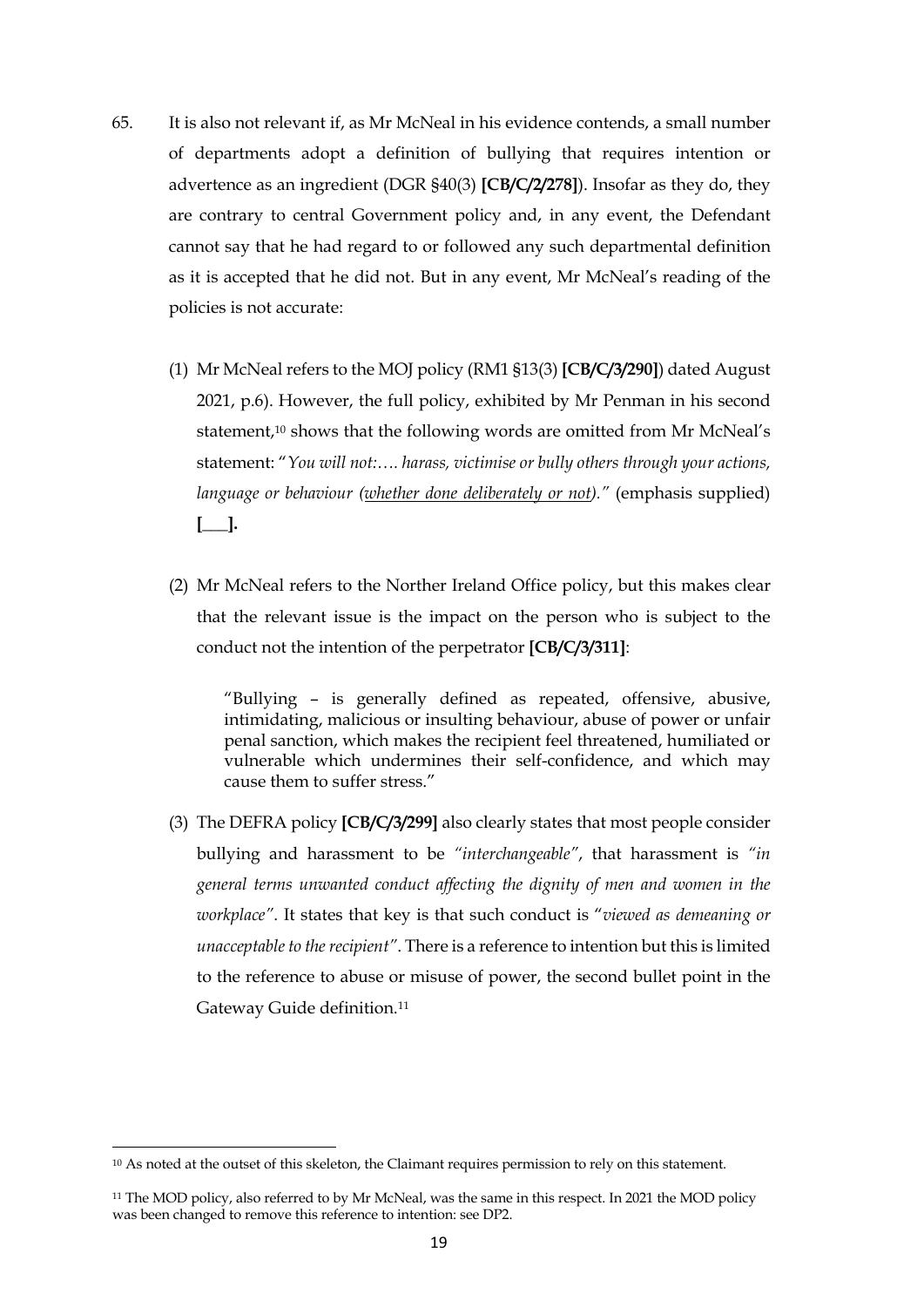#### **Second Issue: The defence of non-justiciability**

- 66. The Defendant's primary defence to the grounds of judicial review is that any decision made under the Ministerial Code is non-justiciable.
- 67. The Claimant submits that the matter is justiciable, in short because:
	- (1) The situation is not within either of the grounds for non-justiciability articulated by the Supreme Court in *Shergill v Khaira* [2014] UKSC 43, [2015] AC 359.
	- (2) In order for an issue to be non-justiciable very close attention must be given to the precise issue in question. The issue here – the meaning of the words harassment, bullying and discrimination used in the Ministerial Code – is not of the nature of a non-justiciable issue. On the contrary it is precisely the sort of question that courts engage in when judicially reviewing policies in both the public law and employment law context.
	- (3) The fact that the Ministerial Code states that the Defendant is the arbiter of the Code is not relevant. Statutory powers and government policies routinely make a public official the arbiter of an issue or dispute, that does not mean that their decisions are not subject to judicial review for misdirection of law.
	- (4) In *Gulf Centre for Human Rights* the Court of Appeal did interpret the meaning of paragraph 1.2 of the Ministerial Code.
- 68. In *Shergill v Khaira* Lord Neuberger, Lord Sumption and Lord Hodge stated that issues that are non-justiciable generally fall within two categories.
- 69. Category one comprises issues *"beyond the constitutional competence of the courts".* These *"rare"* cases relate to issues of which the courts can take no cognisance. They include certain transactions of foreign States and proceedings in parliament. The *"distinctive feature"* of such cases is that the court may not adjudicate on matters *"even if it is necessary to do so in order to decide some other issues which is unquestionably justiciable"* (at [42]).
- 70. Category one has no application: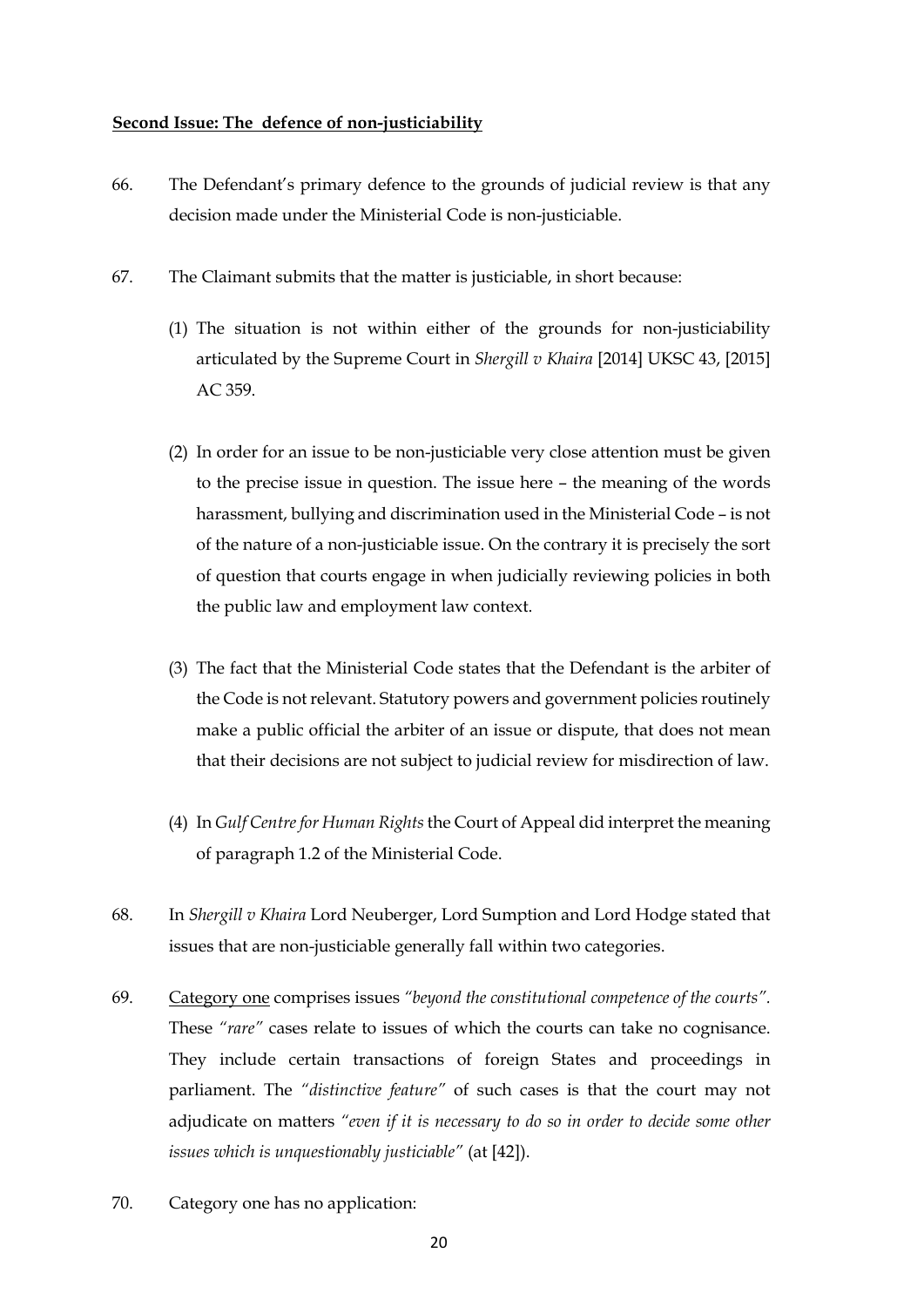- (1) The Defendant accepts that if precisely the same decision had been made by the Defendant in adjudicating a grievance, the court could determine whether he had misdirected himself to the meaning of the term bullying. Therefore the "*distinctive feature"* of category 1 cases is not present.
- (2) The Code itself is also more generally subject to adjudication in the courts where it is relevant to an unquestionably justiciable issue. Examples include where the Code is relied upon in resistance to freedom of information requests: e.g. *HM Treasury v Information Commissioner* [2009] EWHC 1811, [2010] QB 563 (Law Officer's convention), *Cabinet Office v Information Commissioner* [UKUT] 0461 (AAC), 20 October 2014 (collective Cabinet responsibility). The Defendant acknowledges that the convention of collective cabinet responsibility was also relied upon in *A-G v Jonathan Cape Ltd* [1976] 752 (DGR Annex: The Ministerial Code §3). The consideration of such conventions in the courts and their indirect application establishes that the first category of non-justiciability articulated in *Shergill* is not applicable because the *"distinctive feature"* of that sort of non-justiciability is not present.
- 71. Category two refers to *"claims or defences which are based neither on private legal rights or obligations, nor on reviewable matters of public law."* (at [43]). The examples given by their Lordships concerned complaints about conduct of foreign affairs: an application for a declaration as to the meaning of UN Resolutions and the legality of military action in Iraq (*R (Campaign for Nuclear Disarmament) v Prime Minister* [2002] EWHC 2777 (Admin), [2003] ACD 36) and an application for a declaration that the UK was in breach of international law by failing to denounce actions of the Israeli Government said to be in breach of international law (*R (Al-Haq) v SSFCA* [2009] EWHC 1910, [2009] ACD 76). Such issues, their Lordships explained, are not inherently non-cognisable by English courts but their resolution must be relevant to the determination of a domestic cause of action.
- 72. As these examples illustrate, category two non-justiciability is also not relevant to the issues arising in this claim. It is an established ground of judicial review that public officials must adhere to the objective meaning of policies they promulgate and apply and cannot give them whatever subjective meaning that they chose to give them on any given day. The issue is a justiciable one in public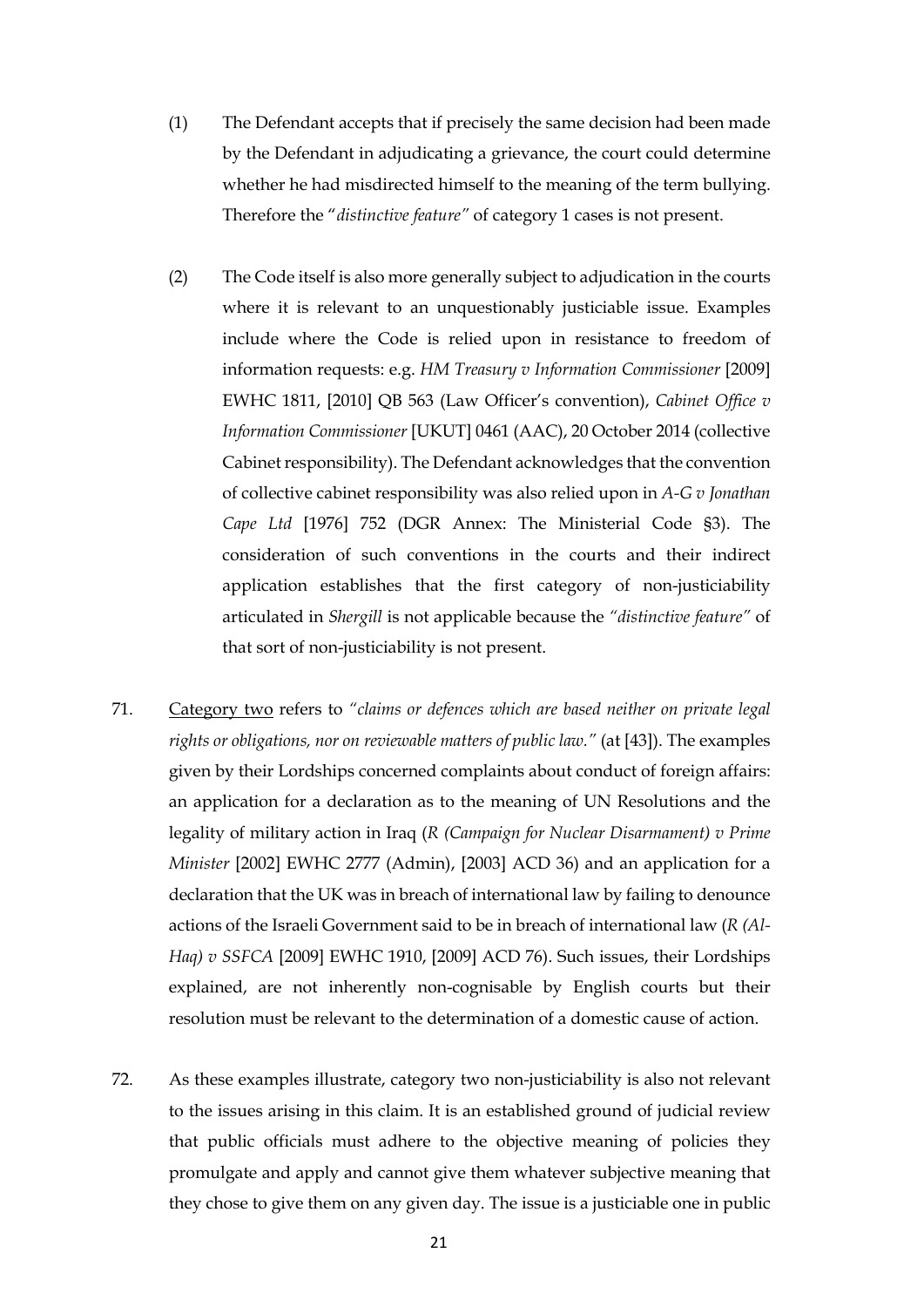law. This is not a case such as the interpretation of Security Council resolutions of international law, which lacks a domestic law "hook".

- 73. The contention that the present claim is non-justiciable is also inconsistent with the Court of Appeal's judgment in the *GCHR* case in which it pronounced on the proper meaning of paragraph 1 of the Ministerial Code. Burnett LCJ, Etherton MR and Hamblen LJ held that the deletion of a reference to international law in paragraph 1 of the then Code had not changed the meaning of that paragraph: "*In view of both the language used and the referential status of paragraph 1.2 of the Code, in our judgment the Deletion does not involve any change in substance."* (at [23]). Clearly, therefore the meaning and proper interpretation of paragraph 1.2 of the Ministerial Code was not considered to be non-justiciable or beyond the competence of the court.
- 74. At the permission hearing before Linden J the Defendant stated that justiciability had been raised before the Court of Appeal. That makes it yet more significant that the Court of Appeal made the comments that it did: it could not have done so if the court had considered the matter non-justiciable. Linden J in granting permission expressed "*real doubts"* about the Defendant's contention that the Court of Appeal expressed a reservation about its ability to interpret paragraph 1.2. of the Code ([2011] EWHC 2192 (Admin) at [24] **[CB/B/3/247]**).
- 75. This judicial review therefore does not fall within either of the categories of nonjusticiability identified in *Shergill* and a materially identical part of the Ministerial Code was the subject of adjudication as to its meaning in the *GCHR* case.
- 76. Turning to the Defendant's arguments, the Defendant first contends that the decision is non-justiciable "*because it concerns a political act/question"* (DFG §21- §27 **[CB/C/271]**). However, Baroness Hale and Lord Reed stated in *R (Miller & Cherry) v Prime Minister* [2019] UKSC 41, [2020] AC 373 at [31] that the fact that a dispute concerns the conduct of politicians or arises from a matter of political controversy is not sufficient to prevent the Court from becoming involved.
- 77. None of the arguments advanced by the Defendant goes beyond pointing to the political context recognised by Baroness Hale and Lord Reed as not affecting justiciability. Thus,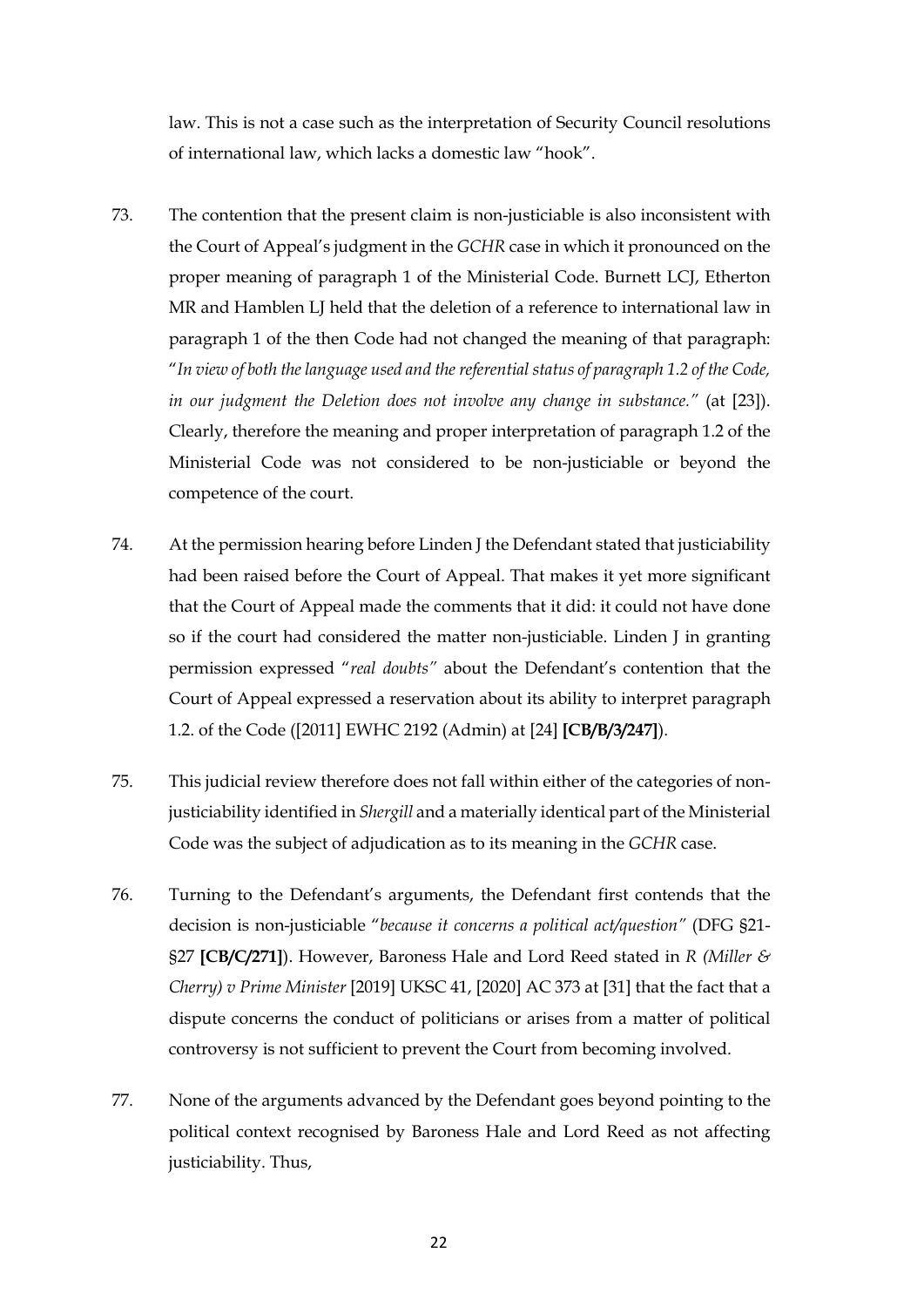- (1) The decision under challenge is not a *"political"* decision in the sense of being a "*policy decision" "political act"* or "*political decision"* such as the examples given by the Defendant (DGR §22 **[CB/C/2/270]**) (supply agreement between Government and DUP, promise to hold a referendum). The issue in this claim is the proper meaning of the word bullying in the Ministerial Code. That is not a "political" issue. Nor is the Defendant's adjudication as to whether a person has engaged in bullying a political issue, indeed it is precisely the same adjudication that he would have to undertake had it been presented to him as a grievance, which the Defendant accepts would be justiciable.
- (2) The Defendant suggests that any judicial review relating to the Ministerial Code must be non-justiciable because *"significant aspects"* of the Ministerial Code embody *"political and constitutional conventions"* (DGR §24 **[CB/C/2/270]**). However, as the Defendant rightly recognizes, most of the Code is not concerned with constitutional conventions. Since the challenge does not relate to any such convention the point is irrelevant.
- (3) The Defendant next contends that the challenge relates to a political act because it relates to the appointment of Ministers, which is said to be nonjusticiable (DGR §27 **[CB/C/2/271]**). However, no challenge is made to the decision of the Defendant as to whether he has confidence in the Home Secretary or what should occur to the Home Secretary if bullying occurred. The issue is whether the Ministerial Code has been misinterpreted. One only has to posit the possibility of a Prime Minister deciding that a Minister had not engaged in harassment because no physical violence had occurred to see that the Courts must have a jurisdiction to correct mistakes as to the meaning of external concepts and standards contained in the Code in an appropriate case.
- 78. The Defendant's second contention is that "*the claim does not identify any legal issue for the Court to determine."* (DGR §28 **[CB/C/2/271]**). Again this is not correct:
	- (1) The Defendant contends that the Ministerial Code does not "create any separate legal duties or obligations" (DGR §29 **[CB/C/2/271]**). This is correct as far as it goes. But policies by their nature do not create legal rights and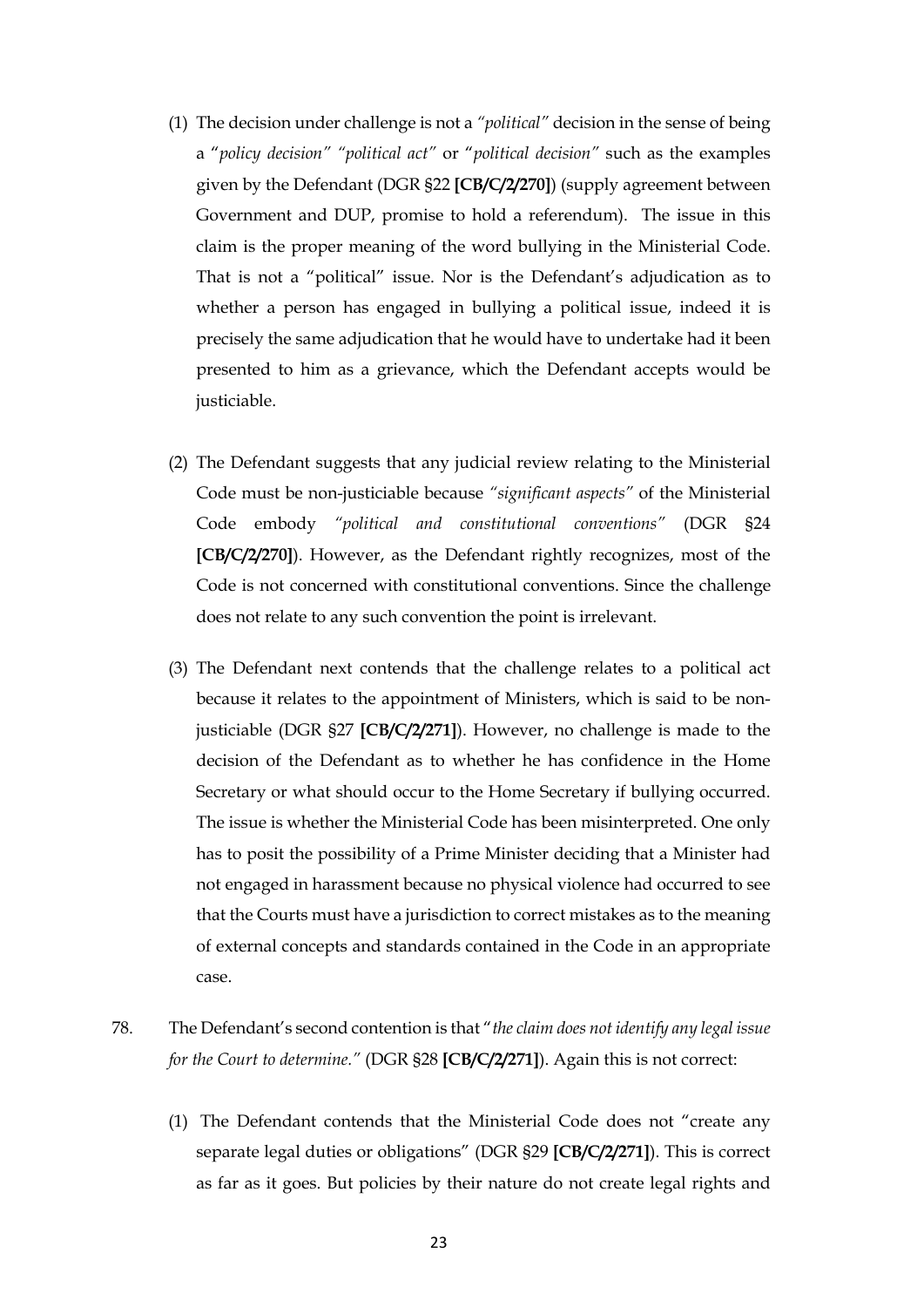obligations. That does not mean that they do not have an objective meaning that the Courts will ensure is adhered to.

- (2) The Defendant contends that the decision of the Prime Minister "*is itself of no legal effect"* (DGR §29 **[CB/C/2/271]**). That is also correct. The application of policies and codes often has no legal effects; but such decisions can have practical effects. In the present case, the purpose of the prohibition on harassment, bullying and discrimination is to protect civil servants in the workplace, the decision as to the scope of that protection and whether it had been breached was capable of having practical effects for them and their colleagues. Indeed this was self-evidently the reason why civil servants raised complaints about the Home Secretary. Moreover, as Mr Penman explains, it will have (negative) practical effects for the civil service for the future (DP1 §72-§76 **[CB/A/3.5.1/215-216]**).
- (3) The Defendant's suggestion that the decision of the Prime Minister was some form of abstract political decision relating to his Cabinet, rather than being a complaint raised by civil servants about, in effect, the conduct towards them of those leading their department, is to mischaracterize the decision and the context in which it was made, as well as to misunderstand and depreciate the actions of civil servants who acted courageously in raising complaints and cooperating with Sir Alex Allan's investigation. The issue was not political, it was purely and simply about workplace bullying.
- (4) The Defendant contends that outcomes such as resignation, public apology or a Minister being required to justify themselves to Parliament or the public *"are not legal issues"* and "*accordingly the Court has no role to play"* (DGR §29 **[CB/C/2/272]**). This is difficult to understand. Many decisions of public officials are important because they lead to practical outcomes of this sort and are subject to judicial review. Public inquiries and investigations of all descriptions have no legal effects, for example, but they can result in persons being held accountable to the public or Parliament and might result in resignations or apologies. Nobody would suggest that an investigation or inquiry was not subject to judicial review because it does not generate *"legal issues"* or "*legal effects"*.